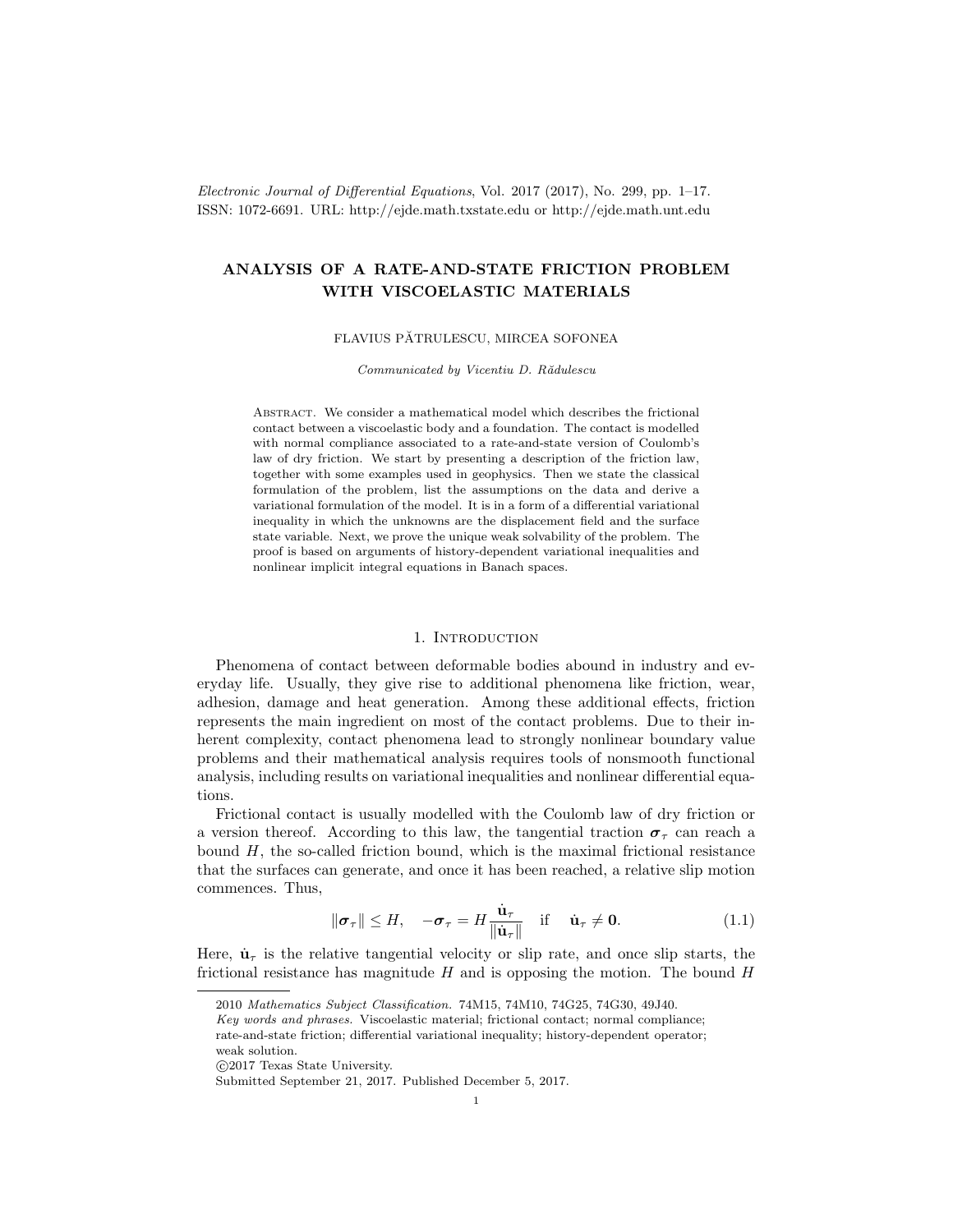depends on the process variables and, often, especially in engineering publications, is chosen as

<span id="page-1-1"></span>
$$
H = \mu |\sigma_{\nu}|,\tag{1.2}
$$

where  $\mu$  is the friction coefficient and  $\sigma_{\nu}$  denotes the normal stress on the contact surface.

We observe that the friction coefficient  $\mu$  is not an intrinsic thermodynamic property of a material, a body or its surface, since it depends on the contact process and the operating conditions. It is defined as the ratio between the normal stress and the modulus of the tangential stress on the contact surface when sliding commences, and there is no theoretical reason for this ratio to be a well defined function. This may explain the difficulties in the experimental measurements of the friction coefficient. The issue is considerably complicated by the following facts. Engineering surfaces are not mathematically smooth surfaces, but contain asperities and various irregularities. Moreover, very often they contain some or all of the following: moisture, lubrication oils, various debris, wear particles, oxide layers, and chemicals and materials that are different from those of the parent body. Therefore, it is not surprising that the friction coefficient is found to depend on the surface characteristics, on the surface geometry and structure, on the relative velocity between the contacting surfaces, on the surface temperature, on the wear or rearrangement of the surface and, therefore, on its history, and other factors which we skip here. A very thorough description of these issues can be found in [\[18\]](#page-15-0) (see also the survey [\[26\]](#page-15-1)). However, and it is somewhat surprising, the concept of a friction coefficient is found to be sufficiently useful to be employed almost universally in frictional contact problems. Indeed, there seems to be no generally accepted current alternative to it.

Until recently, mathematical models for frictional contact used a constant friction coefficient, mainly for mathematical reasons. This is rapidly changing, and the dependence of  $\mu$  on the process parameters has been incorporated into the models in recent publications. The dependence of the friction coefficient  $\mu$  on the location x on the contacting surface, when the surface is not homogeneous, is easy to incorporate into the mathematical models, but is rarely made explicit, except for possibly mentioning it in passing. On the other hand, it is well documented that such dependence may be very pronounced. Indeed, in experiments on axisymmetric stretch forming in [\[27,](#page-15-2) [28\]](#page-15-3) the friction coefficient was found to vary steeply from a value close to zero at the center to about 0.3 at the edge, with a very sharp transition region in between which was found to depend on the forming speed.

General models which take into consideration the dependence of the coefficient of friction on the process can be obtained by considering that

<span id="page-1-0"></span>
$$
\mu(t) = \mu(||\dot{\mathbf{u}}_{\tau}(t)||, \alpha(t)), \quad \dot{\alpha}(t) = G(\alpha(t), ||\dot{\mathbf{u}}_{\tau}(t)||)
$$
(1.3)

where G is an appropriate function and  $\alpha$  represents an internal state surface variable. Note that in such laws, the coefficient of friction depends both the rate of the slip, denoted  $\|\mathbf{u}_\tau\|$ , and on the state variable  $\alpha$ . For this reason, the literature refers to friction laws of the form  $(1.1)$ – $(1.3)$  as rate-and-state friction laws. References in the field are [\[15,](#page-15-4) [16,](#page-15-5) [17,](#page-15-6) [20\]](#page-15-7).

Contact models constructed by using equalities of the form [\(1.3\)](#page-1-0) have been used in most geophysical publications dealing with earthquakes. A first example is the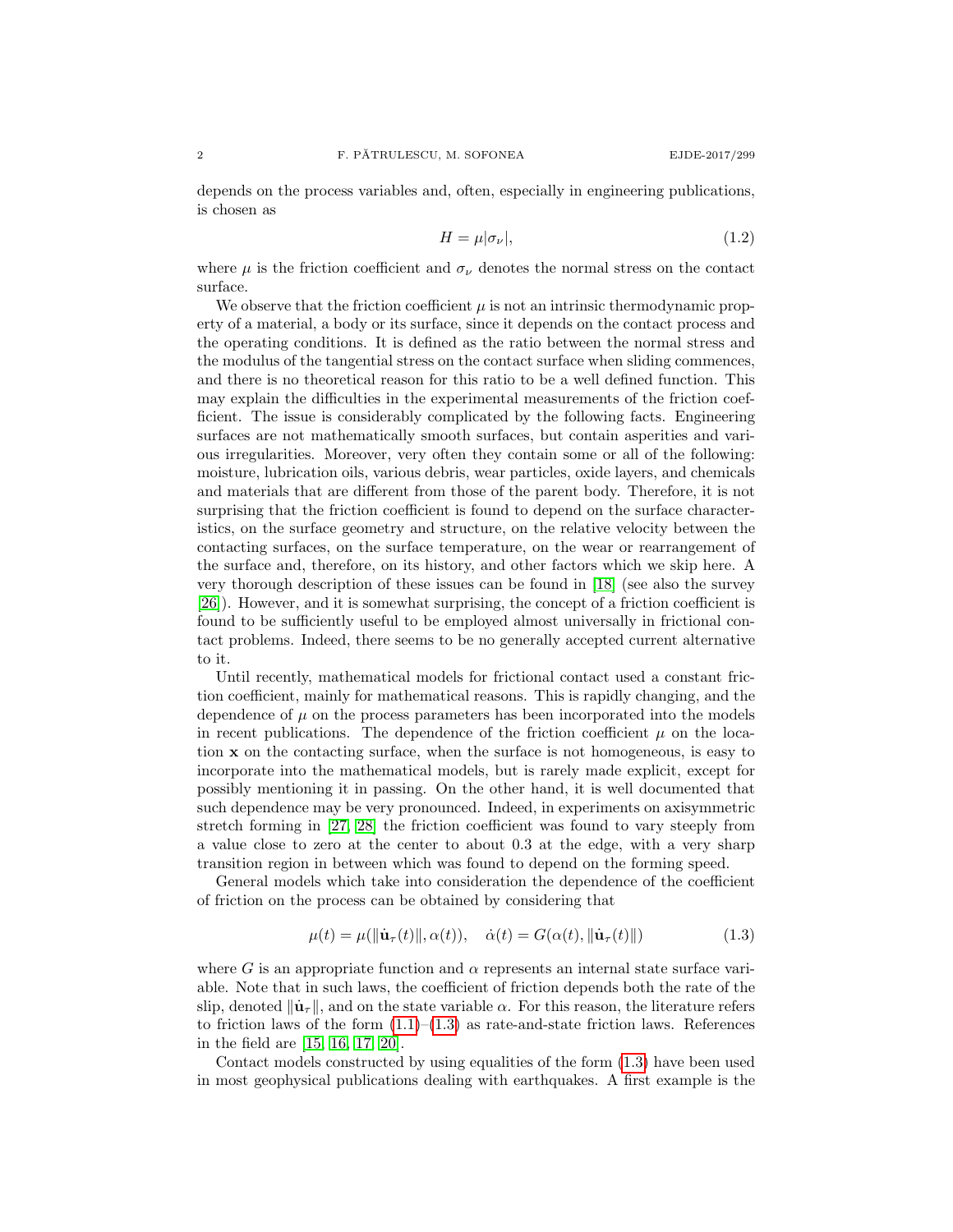so-called Dieterich-Ruina model (see, e.g., [\[14\]](#page-15-8)) in which

$$
\mu = \mu_0 - A \ln \left( 1 + \frac{\|\dot{\mathbf{u}}_{\tau}(t)\|}{v_{\infty}} \right) + B \ln \left( 1 + \frac{\alpha(t)}{\alpha_0} \right). \tag{1.4}
$$

Here  $\mu_0$  is the static friction coefficient,  $v_{\infty}$  is the maximal slip velocity in the system, and  $\alpha$  is an internal state variable describing the surface, and whose equation of evolution is given by

<span id="page-2-2"></span>
$$
\dot{\alpha}(t) = 1 - \frac{\|\dot{\mathbf{u}}_{\tau}(t)\|}{L^*} \alpha(t) \tag{1.5}
$$

where  $L^*, A, B$  are adjusted system parameters. More elaborate expressions can be found in [\[6,](#page-15-9) [14,](#page-15-8) [15,](#page-15-4) [16\]](#page-15-5), and we refer the reader there and the references therein. A second example is obtained by taking

<span id="page-2-1"></span>
$$
\mu = \mu(\alpha), \quad \dot{\alpha}(t) = \|\dot{\mathbf{u}}_{\tau}(t)\|.
$$
\n(1.6)

In this case state variable is the total slip rate, i.e.,  $\alpha(t) = \int_0^t ||\dot{\mathbf{u}}_{\tau}(s)|| ds$ . The dependence on the process history via this parameter takes into account the morphological changes undergone by the contacting surfaces as the process goes on. Finally, the slip rate dependence  $\mu = \mu(||\dot{\mathbf{u}}_{\tau}||)$  is also an example of [\(1.3\)](#page-1-0), in which  $\alpha$  is a constant and G vanishes.

A friction coefficient which depends on the slip rate has been employed in dynamic cases in [\[8,](#page-15-10) [12,](#page-15-11) [13\]](#page-15-12) where the non-uniqueness of the solution and possible solutions with shocks were investigated in a special setting. A result on quasistatic contact with slip rate or total slip rate dependent friction coefficient can be found in [\[1\]](#page-14-0). The modelling of dynamic contact problems with rate-and-state friction of the form [\(1.3\)](#page-1-0) have been considered recently in [\[15,](#page-15-4) [16\]](#page-15-5), associated to Kelvin-Voingt viscoelastic materials. An algorithm for the numerical simulation of these problems was considered in [\[17\]](#page-15-6). There, numerical simulations were provided and compared with experimental results made to a laboratory scale. However, the well-posedness of models with such friction conditions is, as yet, an unsolved problem. The reason arises in the coupling between the rate and the state variables in the friction law.

The aim of this paper is to present a rigorous analysis of a contact model with rate-and-state friction. In contrast with the models considered in [\[15,](#page-15-4) [16\]](#page-15-5), in this paper we consider only quasistatic process of contact but we assume a more general viscoelastic constitutive law. Considering a dependence of the form [\(1.3\)](#page-1-0) for the coefficient of friction leads to a new and nonstandard mathematical model which couples a variational inequality for the displacement field with an ordinary differential equation for the surface state variable. The analysis of this model represents the main trait of novelty of this paper.

The rest of the manuscript is structured as follows. In Section [2](#page-2-0) we present the notation we shall use as well as some preliminary material. In Section [3](#page-6-0) we describe the model of the contact process and list the assumptions on the data. Then, in Section [4](#page-9-0) we derive the variational formulation of the problem and state our main existence and uniqueness result, Theorem [4.1.](#page-10-0) The proof of the theorem is provided in Section [5,](#page-11-0) based on arguments on history-dependent variational inequalities and nonlinear implicit integral equations in Banach spaces.

# 2. Notation and preliminaries

<span id="page-2-0"></span>As already mentioned in the previous section, we start by introducing the notion we use everywhere in this paper together with some preliminary results.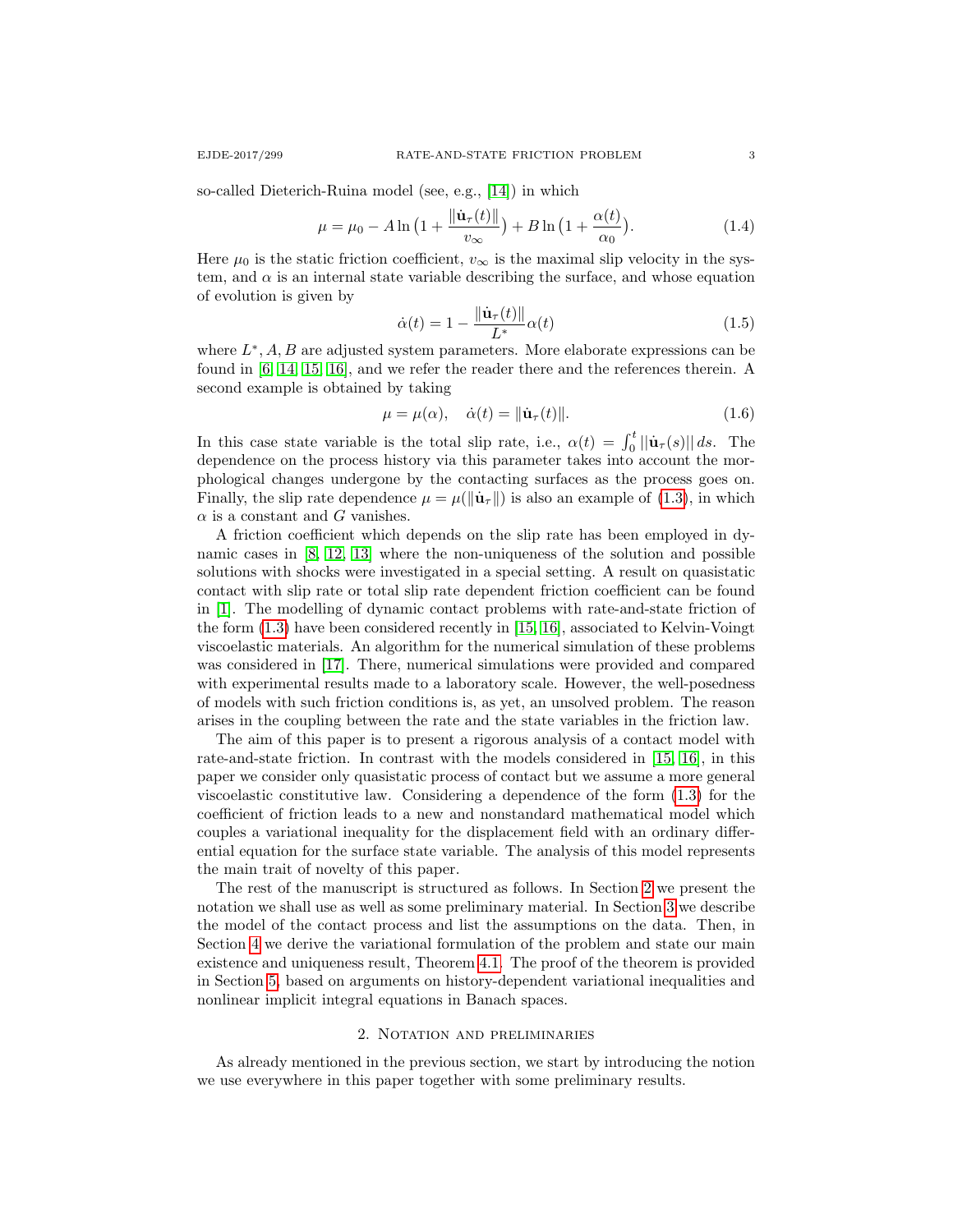**General notation.** Everywhere in this paper  $d \in \{1,2,3\}$  and  $\mathbb{S}^d$  represents the space of second order symmetric tensors on  $\mathbb{R}^d$  or, equivalently, the space of symmetric matrices of order d. The zero element of the spaces  $\mathbb{R}^d$  and  $\mathbb{S}^d$  will be denoted by **0**. The inner product and norm on  $\mathbb{R}^d$  and  $\mathbb{S}^{\bar{d}}$  are defined by

$$
\mathbf{u} \cdot \mathbf{v} = u_i v_i, \quad \|\mathbf{v}\| = (\mathbf{v} \cdot \mathbf{v})^{1/2} \quad \forall \mathbf{u} = (u_i), \ \mathbf{v} = (v_i) \in \mathbb{R}^d,
$$
  

$$
\boldsymbol{\sigma} \cdot \boldsymbol{\tau} = \sigma_{ij} \tau_{ij}, \quad \|\boldsymbol{\tau}\| = (\boldsymbol{\tau} \cdot \boldsymbol{\tau})^{1/2} \quad \forall \boldsymbol{\sigma} = (\sigma_{ij}), \ \boldsymbol{\tau} = (\tau_{ij}) \in \mathbb{S}^d,
$$

where the indices  $i, j$  run between 1 and d and, unless stated otherwise, the summation convention over repeated indices is used.

The norm on the space X will be denote by  $\|\cdot\|_X$ , and  $0_X$  will represent the zero element of X. Moreover, we denote by  $X = X_1 \times X_2 \times \ldots \times X_m$  the product of the normed spaces  $X_1, X_2, \ldots, X_m$ , endowed with the canonical product norm

$$
\|\mathbf{u}\|_{X} = \sqrt{\|u_1\|_{X_1}^2 + \ldots + \|u_m\|_{X_m}^2},\tag{2.1}
$$

for all  $\mathbf{u} = (u_1, \ldots, u_m) \in X$ . For a Hilbert space X we denote by  $(\cdot, \cdot)_X$  its inner product. In addition, if  $X_i$  are real Hilbert spaces with the inner products  $(\cdot, \cdot)_{X_i}$  and associated norms  $\|\cdot\|_{X_i}$ ,  $i = 1, \ldots, m$ , then the product space  $X =$  $X_1 \times X_2 \times \ldots \times X_m$  will be endowed with with the canonical inner product  $(\cdot, \cdot)_X$ defined by

$$
(\mathbf{u}, \mathbf{v})_X = (u_1, v_1)_{X_1} + \ldots + (u_m, v_m)_{X_m},
$$
\n(2.2)

for all  ${\bf u} = (u_1, \ldots, u_m), {\bf v} = (v_1, \ldots, v_m) \in X.$ 

Below in this paper I will represent either a bounded interval of the form  $[0, T]$ with  $T > 0$ , or the unbounded interval  $\mathbb{R}_+ = [0, +\infty)$ . We denote by  $C(I; X)$  the space of continuous functions on I with values in X. In the case  $I = [0, T]$ , the space  $C(I; X)$  will be equipped with the norm

$$
||v||_{C([0,T];X)} = \max_{t \in [0,T]} ||v(t)||_X.
$$
\n(2.3)

It is well known that if X is a Banach space, then  $C([0,T];X)$  is also a Banach space. Assume now that  $I = \mathbb{R}_+$ . It is well known that if X is a Banach space, then  $C(I; X)$  can be organized in a canonical way as a Fréchet space, i.e., a complete metric space in which the corresponding topology is induced by a countable family of seminorms. The convergence of a sequence  $\{v_k\}_k$  to the element v, in the space  $C(\mathbb{R}_+;X)$ , can be described as follows:  $v_k \to v$  in  $C(\mathbb{R}_+;X)$  as  $k \to \infty$  if and only if

$$
\max_{r \in [0,n]} \|v_k(r) - v(r)\|_X \to 0 \text{ as } k \to \infty \text{ for all } n \in \mathbb{N}.
$$
 (2.4)

In other words, the sequence  $\{v_k\}_k$  converges to the element v in the space  $C(\mathbb{R}_+;X)$  if and only if it converges to v in the space  $C([0,n];X)$  for all  $n \in \mathbb{N}$ . In addition, we denote by  $C^1(I;X)$  the space of continuously differentiable functions on I with values in X. Therefore,  $v \in C^1(I;X)$  if and only if  $v \in C(I;X)$  and  $\dot{v} \in C(I; X)$  where, here and below,  $\dot{v}$  represents the time derivative of the function  $\upsilon$ .

History-dependent variational inequalities. We proceed with an abstract existence and uniqueness result for a special class of time-dependent variational inequalities. To this end, we consider a real Hilbert space  $X$  and a normed space Y. Moreover, we consider the operators  $A: X \to X$ ,  $\mathcal{R}: C(I;X) \to C(I;Y)$ , the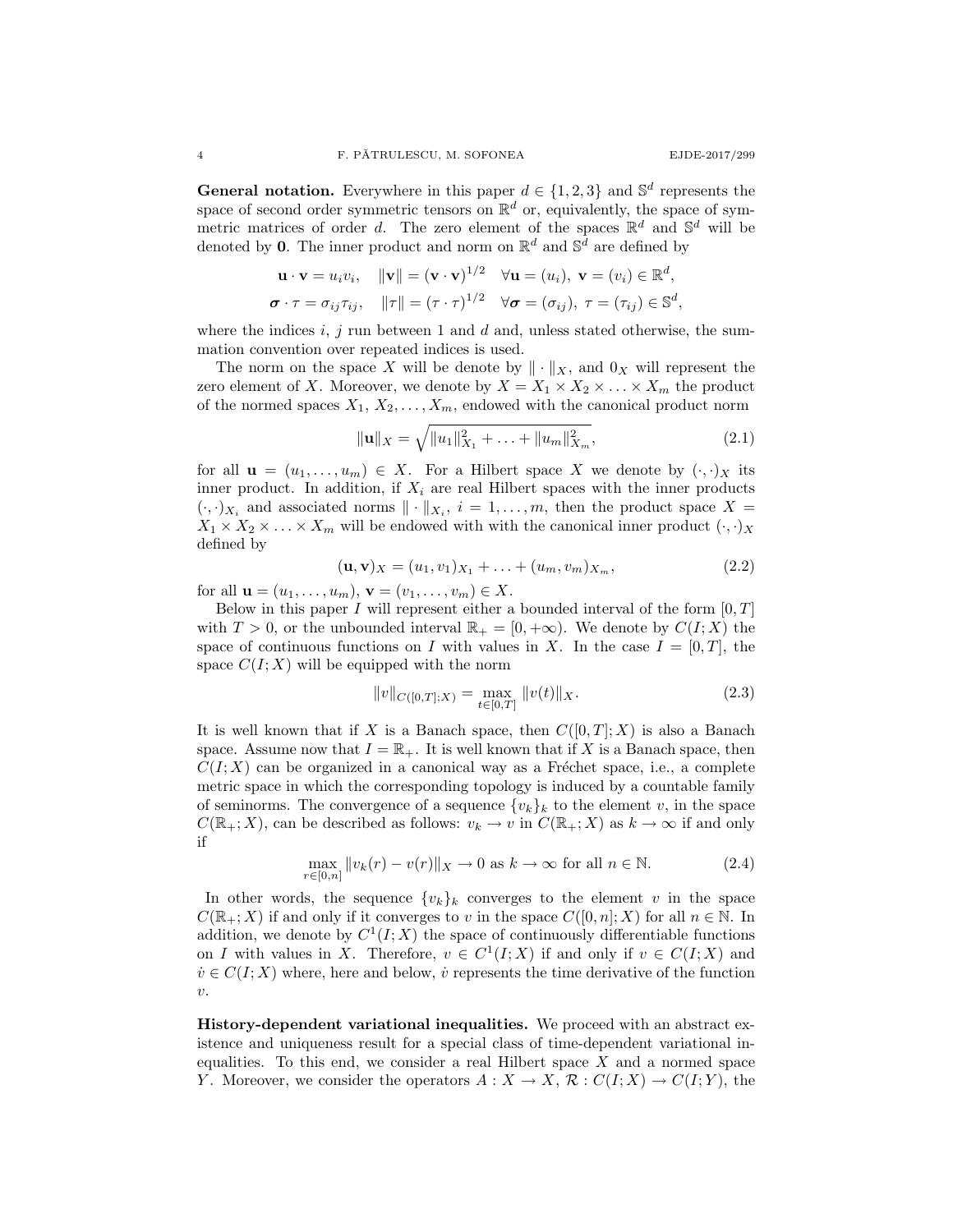functional  $\varphi: Y \times X \times X \to \mathbb{R}$  and the function  $f: I \to X$ , and we assume that the following conditions hold.

(a) There exists  $m_A > 0$  such that

$$
(Au_1 - Au_2, u_1 - u_2)_X \ge m_A \|u_1 - u_2\|_X^2 \quad \forall u_1, u_2 \in X.
$$
\n
$$
(2.5)
$$

<span id="page-4-0"></span>(b) There exists  $M_A > 0$  such that

$$
||Au_1 - Au_2||_X \le M_A ||u_1 - u_2||_X \quad \forall u_1, u_2 \in X.
$$

<span id="page-4-1"></span>For any compact  $J \subset I$ , there exists  $L_J > 0$  such that

$$
\|\mathcal{R}u_1(t) - \mathcal{R}u_2(t)\|_Y \le L_J \int_0^t \|u_1(s) - u_2(s)\|_X ds \qquad (2.6)
$$

for all  $u_1, u_2 \in C(I; X)$  and all  $t \in J$ .

- (a) For all  $y \in Y$  and  $u \in X$ ,  $\varphi(y, u, \cdot) : X \to \mathbb{R}$  is convex and lower semicontinuous on X.
- <span id="page-4-3"></span>(b) There exist  $c_1 \geq 0$  and  $c_2 \geq 0$  such that

$$
\varphi(y_1, u_1, v_2) - \varphi(y_1, u_1, v_1) + \varphi(y_2, u_2, v_1) - \varphi(y_2, u_2, v_2)
$$
\n
$$
\leq c_1 \|y_1 - y_2\|_Y \|v_1 - v_2\|_X + c_2 \|u_1 - u_2\|_X \|v_1 - v_2\|_X
$$
\n
$$
(2.7)
$$

for all  $y_1, y_2 \in Y$ ,  $u_1, u_2, v_1, v_2 \in X$ .

<span id="page-4-2"></span>
$$
f \in C(I;X). \tag{2.8}
$$

Note that assumption  $(2.5)$  shows that A is a Lipschitz continuous strongly monotone operator. Moreover, following the terminology introduced in [\[22\]](#page-15-13), condi-tion [\(2.6\)](#page-4-1), shows that the operator  $R$  is a history-dependent operator. Such kind of operators arise both in Functional Analysis and Solid Mechanics, as explained in the recent book [\[23\]](#page-15-14). We have the following existence and uniqueness result for variational inequalities with history-dependent operators, the so-called historydependent variational inequalities.

<span id="page-4-4"></span>**Theorem 2.1.** Assume that  $(2.5)$ – $(2.8)$  hold. Moreover, assume that

<span id="page-4-6"></span>
$$
c_2 \ge m_A,\tag{2.9}
$$

where  $m_A$  and  $c_2$  are the constants in [\(2.5\)](#page-4-0) and [\(2.7\)](#page-4-3), respectively. Then, there exists a unique function  $u \in C(I;X)$  such that, for all  $t \in I$ , it holds

$$
(Au(t), v - u(t))_X + \varphi(\mathcal{R}u(t), u(t), v) - \varphi(\mathcal{R}u(t), u(t), u(t))
$$
  
\n
$$
\geq (f(t), v - u(t))_X \quad \forall v \in X.
$$
\n(2.10)

This theorem represents a particular case of a more general result presented in [\[23,](#page-15-14) pag 58]. Its proof is based on arguments of time-dependent quasivariational inequalities and a fixed point result for history-dependent operators defined on the Fréchet space  $C(I; X)$ . A version of Theorem [2.1](#page-4-4) could be found in [\[25\]](#page-15-15).

A nonlinear implicit equation. Assume in what follows that  $(X, \|\cdot\|_X)$  is a normed space and  $(Y, \|\cdot\|_Y)$  is a Banach space. Moreover, assume that the operators  $A: X \to Y$  and  $\mathcal{G}: I \times X \times Y \to Y$  satisfy the following conditions.

There exists  $L_A > 0$  such that

<span id="page-4-5"></span>
$$
||Ax_1 - Ax_2||_Y \le L_A ||x_1 - x_2||_X \quad \forall x_1, x_2 \in X. \tag{2.11}
$$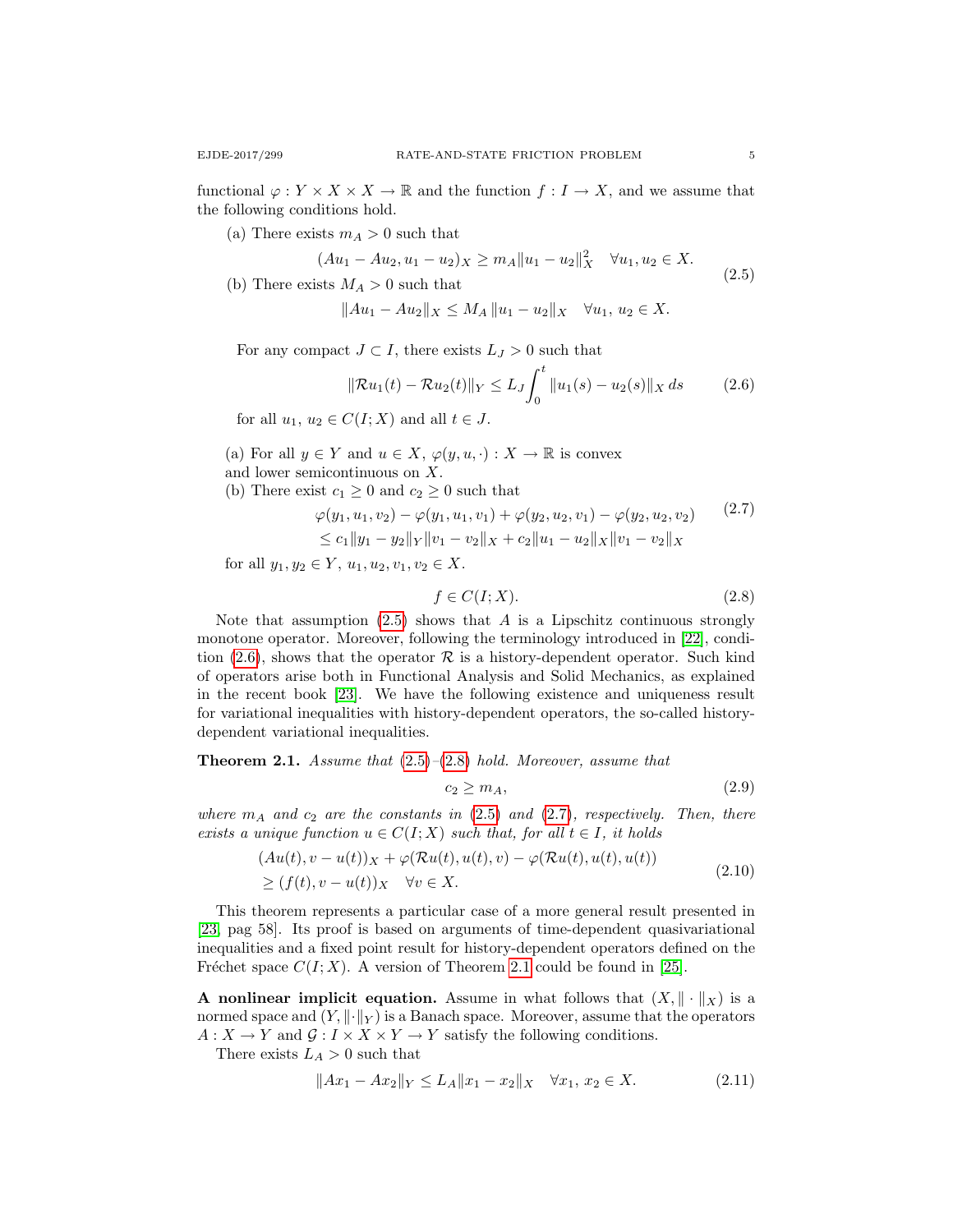(a) There exists  $L_G > 0$  such that

<span id="page-5-0"></span>
$$
\|\mathcal{G}(t, x_1, y_1) - \mathcal{G}(t, x_2, y_2)\|_Y \le L_{\mathcal{G}}(\|x_1 - x_2\|_X + \|y_1 - y_2\|_Y)
$$
  
for all  $x_1, x_2 \in X$ ,  $y_1, y_2 \in Y$ ,  $t \in I$ . (2.12)

- (b) The mapping  $t \mapsto \mathcal{G}(t, x, y) : I \to Y$  is continuous for
- all  $x \in X$ ,  $y \in Y$ .

The following result will be used in the proof of Lemma [5.1](#page-11-1) below.

<span id="page-5-3"></span>**Theorem 2.2.** Assume that  $(2.11)$ – $(2.12)$  hold. Then:

(1) For each function  $x \in C(I;X)$ , there exists a unique function  $y \in C(I;Y)$ such that

<span id="page-5-1"></span>
$$
y(t) = Ax(t) + \int_0^t \mathcal{G}(s, x(s), y(s)) ds \quad \forall t \in I.
$$
 (2.13)

(2) There exists a history-dependent operator  $\mathcal{R}: C(I;X) \to C(I;Y)$  (i.e., an operator which satisfies condition [\(2.6\)](#page-4-1)) such that for all functions  $x \in C(I;X)$  and  $y \in C(I;Y)$ , equality [\(2.13\)](#page-5-1) holds if and only if

$$
y(t) = Ax(t) + \mathcal{R}x(t) \quad \forall t \in I.
$$
\n
$$
(2.14)
$$

Note that this theorem describes the history-dependence feature of the solution of the implicit integral equation [\(2.13\)](#page-5-1). Its proof can be found in [\[23,](#page-15-14) pag 52]. A versions of this theorem was previously obtained in [\[24\]](#page-15-16), in the case when  $I = [0, T]$ with  $T > 0$ .

**Function spaces.** Everywhere in this paper  $\Omega$  denotes a bounded domain of  $\mathbb{R}^d$ with a Lipschitz continuous boundary  $\Gamma$  and  $\Gamma_1$ ,  $\Gamma_2$ ,  $\Gamma_3$  will represent a partition of  $\Gamma$ into three measurable parts such that  $meas(\Gamma_1) > 0$ . We use  $\mathbf{x} = (x_i)$  for the generic point in  $\Omega \cup \Gamma$ . An index that follows a comma will represent the partial derivative with respect to the corresponding component of the spatial variable  $\mathbf{x} \in \Omega \cup \Gamma$ , e.g.  $f_{i} = \partial f / \partial x_{i}$ . Moreover,  $\boldsymbol{\nu} = (\nu_{i})$  denotes the outward unit normal at  $\Gamma$ .

We use standard notation for Sobolev and Lebesgue spaces associated to  $\Omega$  and Γ. In particular, we use the spaces  $L^2(\Omega)^d$ ,  $L^2(\Gamma_2)^d$ ,  $L^2(\Gamma_3)$  and  $H^1(\Omega)^d$ , endowed with their canonical inner products and associated norms. Moreover, we recall that for an element  $\mathbf{v} \in H^1(\Omega)^d$  we sometimes write v for the trace  $\gamma \mathbf{v} \in L^2(\Gamma)^d$  of v to Γ. In addition, we consider the following spaces:

$$
V = \{ \mathbf{v} \in H^1(\Omega)^d : \mathbf{v} = \mathbf{0} \text{ on } \Gamma_1 \},
$$
  

$$
Q = \{ \boldsymbol{\sigma} = (\sigma_{ij}) : \sigma_{ij} = \sigma_{ji} \in L^2(\Omega) \}.
$$

The spaces V and Q are real Hilbert spaces endowed with the canonical inner products

$$
(\mathbf{u}, \mathbf{v})_V = \int_{\Omega} \varepsilon(\mathbf{u}) \cdot \varepsilon(\mathbf{v}) dx, \quad (\boldsymbol{\sigma}, \tau)_Q = \int_{\Omega} \boldsymbol{\sigma} \cdot \tau dx. \tag{2.15}
$$

Here and below  $\varepsilon$  and Div represent the deformation and the divergence operators, respectively, i.e.,

<span id="page-5-2"></span>
$$
\varepsilon(\mathbf{u}) = (\varepsilon_{ij}(\mathbf{u})), \quad \varepsilon_{ij}(\mathbf{u}) = \frac{1}{2}(u_{i,j} + u_{j,i}), \quad \text{Div}\,\boldsymbol{\sigma} = (\sigma_{ij,j}). \tag{2.16}
$$

The associated norms on these spaces are denoted by  $\|\cdot\|_V$  and  $\|\cdot\|_Q$ , respectively. Also, recall that the completeness of the space  $V$  follows from the assumption  $meas(\Gamma_1) > 0$  which allows the use of Korn's inequality.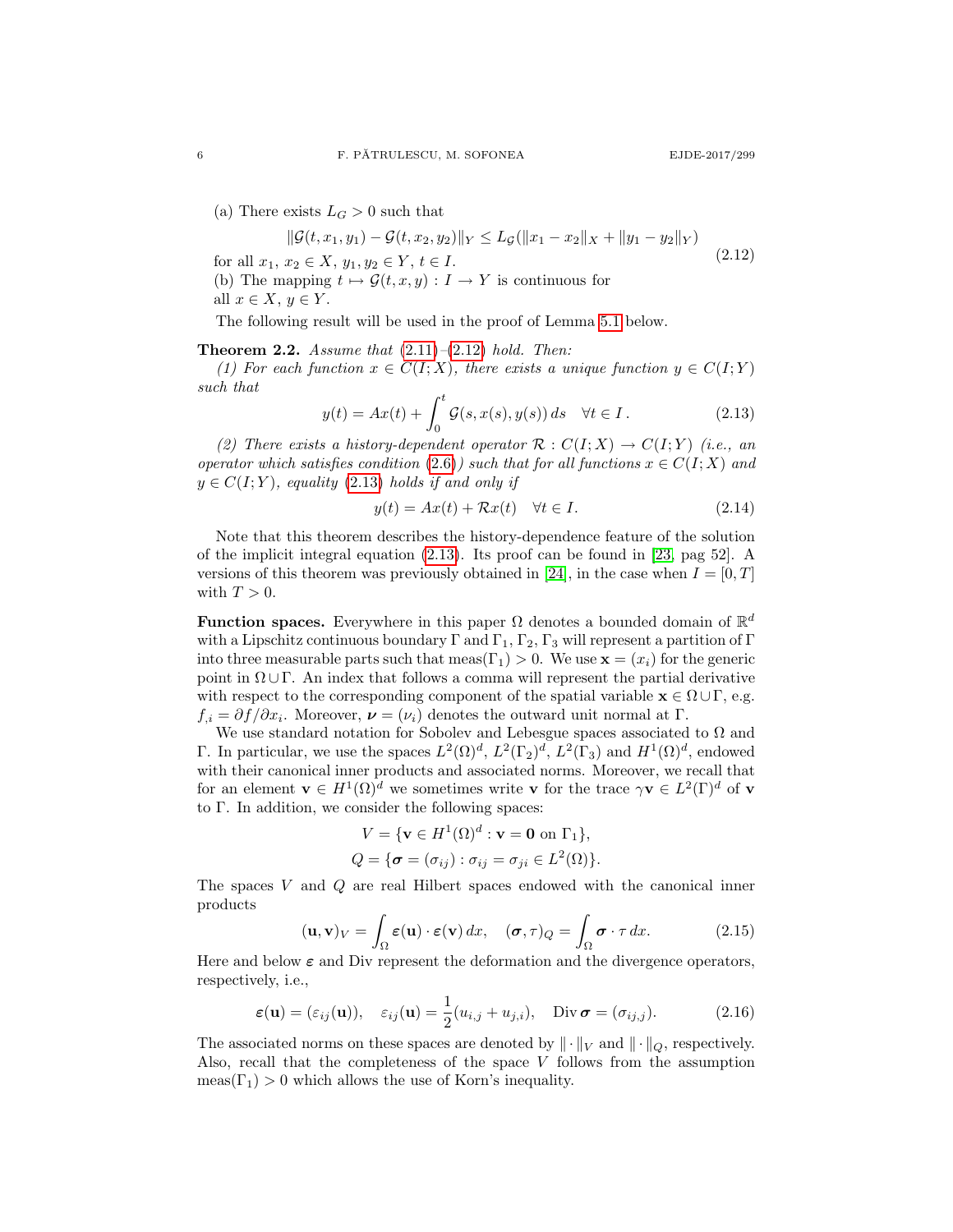For any element  $\mathbf{v} \in V$  we denote by  $v_{\nu}$  and  $\mathbf{v}_{\tau}$  its normal and tangential components on Γ given by  $v_{\nu} = \mathbf{v} \cdot \boldsymbol{\nu}$  and  $\mathbf{v}_{\tau} = \mathbf{v} - v_{\nu} \boldsymbol{\nu}$ , respectively. For a regular function  $\sigma : \Omega \to \mathbb{S}^d$  we denote by  $\sigma_{\nu}$  and  $\sigma_{\tau}$  the normal and tangential stress on Γ, that is  $\sigma_{\nu} = (\sigma \nu) \cdot \nu$  and  $\sigma_{\tau} = \sigma \nu - \sigma_{\nu} \nu$ , and we recall that the following Green's formula holds:

<span id="page-6-10"></span>
$$
\int_{\Omega} \boldsymbol{\sigma} \cdot \boldsymbol{\varepsilon}(\mathbf{v}) dx + \int_{\Omega} \text{Div } \boldsymbol{\sigma} \cdot \mathbf{v} dx = \int_{\Gamma} \boldsymbol{\sigma} \boldsymbol{\nu} \cdot \mathbf{v} da \quad \text{for all } \mathbf{v} \in H^{1}(\Omega)^{d}.
$$
 (2.17)

We also recall that there exists  $c_0 > 0$  which depends on  $\Omega$ ,  $\Gamma_1$  and  $\Gamma_3$  such that

<span id="page-6-1"></span>
$$
\|\mathbf{v}\|_{L^{2}(\Gamma_{3})^{d}} \leq c_{0} \|\mathbf{v}\|_{V} \quad \text{for all } \mathbf{v} \in V. \tag{2.18}
$$

Inequality [\(2.18\)](#page-6-1) represents a consequence of the Sobolev trace theorem.

Finally, we denote by  $\mathbf{Q}_{\infty}$  the space of fourth order tensor fields given by

$$
\mathbf{Q}_{\infty} = \{ \ \mathcal{E} = (\mathcal{E}_{ijkl}) : \mathcal{E}_{ijkl} = \mathcal{E}_{jikl} = \mathcal{E}_{klij} \in L^{\infty}(\Omega), \quad 1 \leq i, j, k, l \leq d \ \}.
$$

The space  $\mathbf{Q}_{\infty}$  is a real Banach space with the norm

$$
\|\mathcal{E}\|_{\mathbf{Q}_{\infty}} = \max_{1 \leq i,j,k,l \leq d} \|\mathcal{E}_{ijkl}\|_{L^{\infty}(\Omega)}.
$$

Moreover, a simple calculation shows that

<span id="page-6-11"></span>
$$
\|\mathcal{E}\tau\|_Q \le d\|\mathcal{E}\|_{\mathbf{Q}_{\infty}}\|\tau\|_Q \quad \forall \mathcal{E} \in \mathbf{Q}_{\infty}, \ \tau \in Q. \tag{2.19}
$$

In addition to the spaces V,  $Q$ ,  $\mathbf{Q}_{\infty}$ , whose properties will be used in various places in the next section, we shall use the space of vectorial functions  $C(I; X)$  and  $C^1(I;X)$  where X denotes one of the spaces V,  $Q$ ,  $\mathbf{Q}_{\infty}$  and, recall, I represents the time interval of interest.

#### 3. The model

<span id="page-6-0"></span>The classical formulation of the rate-and-state frictional contact problem we consider in this paper is the following.

**Problem P.** Find a displacement field  $\mathbf{u}: \Omega \times I \to \mathbb{R}^d$ , a stress field  $\boldsymbol{\sigma}: \Omega \times I \to \mathbb{S}^d$ and a surface state variable  $\alpha: \Gamma_3 \times I \to \mathbb{R}$  such that

$$
\boldsymbol{\sigma}(t) = \mathcal{A}\boldsymbol{\varepsilon}(\dot{\mathbf{u}}(t)) + \mathcal{B}\boldsymbol{\varepsilon}(\mathbf{u}(t)) + \int_0^t \mathcal{K}(t-s)\boldsymbol{\varepsilon}(\dot{\mathbf{u}}(s)) ds \quad \text{in } \Omega,
$$
 (3.1)

$$
\text{Div}\,\boldsymbol{\sigma}(t) + \mathbf{f}_0(t) = \mathbf{0} \quad \text{in } \Omega,\tag{3.2}
$$

<span id="page-6-9"></span><span id="page-6-8"></span><span id="page-6-7"></span><span id="page-6-6"></span><span id="page-6-5"></span><span id="page-6-4"></span><span id="page-6-2"></span>
$$
\mathbf{u}(t) = \mathbf{0} \quad \text{on } \Gamma_1,\tag{3.3}
$$

$$
\boldsymbol{\sigma}(t)\boldsymbol{\nu} = \mathbf{f}_2(t) \quad \text{on } \Gamma_2,\tag{3.4}
$$

$$
-\sigma_{\nu}(t) = p(u_{\nu}(t)) \quad \text{on } \Gamma_3,\tag{3.5}
$$

$$
\|\boldsymbol{\sigma}_{\tau}(t)\| \leq \mu(\|\dot{\mathbf{u}}_{\tau}(t)\|; \alpha(t)) |\sigma_{\nu}(t)|
$$
  

$$
-\boldsymbol{\sigma}_{\tau}(t) = \mu(\|\dot{\mathbf{u}}_{\tau}(t)\|; \alpha(t)) |\sigma_{\nu}(t)| \frac{\dot{\mathbf{u}}_{\tau}(t)}{\|\dot{\mathbf{u}}_{\tau}(t)\|} \quad \text{if } \dot{\mathbf{u}}_{\tau}(t) \neq \mathbf{0}
$$
 on  $\Gamma_3$ , (3.6)

$$
\dot{\alpha}(t) = G(\alpha(t), \|\dot{\mathbf{u}}_{\tau}(t)\|) \quad \text{on } \Gamma_3,\tag{3.7}
$$

for all  $t \in I$  and, in addition,

<span id="page-6-3"></span>
$$
\mathbf{u}(0) = \mathbf{u}_0, \quad \alpha(0) = \alpha_0 \quad \text{on } \Gamma_3. \tag{3.8}
$$

Problem  $P$  describes the evolution of a viscoelastic body under the action of body forces and surface tractions. In the reference configuration the body occupies the domain  $\Omega$  and is in contact with a foundation on the part  $\Gamma_3$  of its boundary.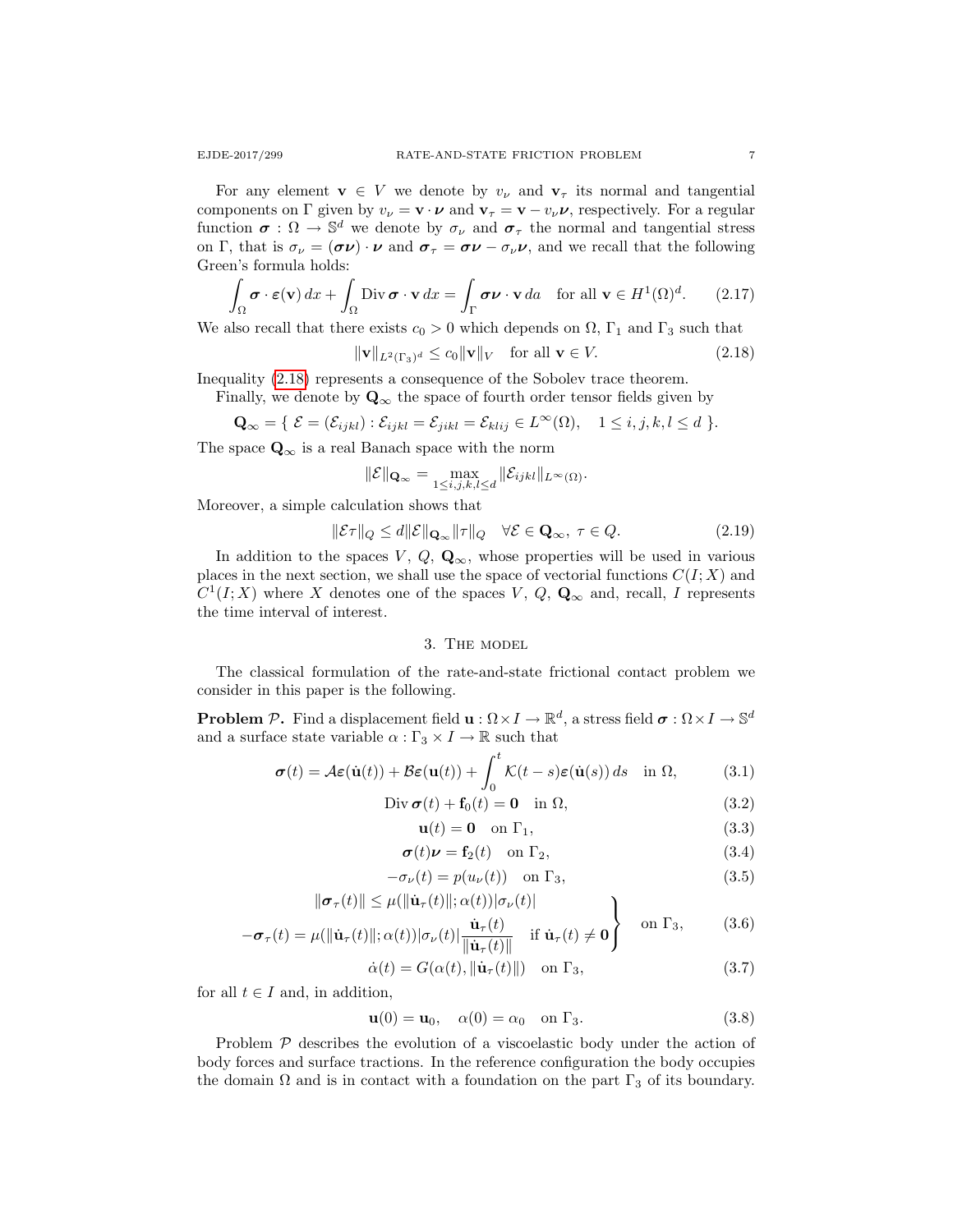For more details on the physical setting and the mathematical modeling of contact phenomena we send the reader to the monographs [\[7,](#page-15-17) [19,](#page-15-18) [23\]](#page-15-14).

We now provide a description of the equations and the conditions  $(3.1)$ – $(3.8)$ and introduce the assumptions on the data. Note that, here and below, to simplify the notation, we do not mention explicitly the dependence of various functions on the spatial variable  $\mathbf{x} \in \Omega \cup \Gamma$ .

First, equation  $(3.1)$  represents the viscoelastic constitutive law, in which  $\mathcal A$  is the viscosity operator,  $\beta$  is the elasticity operator,  $\beta$  represents the relaxation tensor and  $\varepsilon(\mathbf{u})$  denotes the linearized strain tensor, see [\(2.16\)](#page-5-2). Various results, examples and mechanical interpretations in the study of viscoelastic materials of the form [\(3.1\)](#page-6-2), can be found in [\[5\]](#page-15-19) and the references therein. Such kind of constitutive laws were used in the literature in order to model the behavior of real materials like rubbers, rocks, metals, pastes and polymers. In particular, equation [\(3.1\)](#page-6-2) was employed in [\[3,](#page-15-20) [4\]](#page-15-21) in order to model the hysteresis damping in elastomers. Moreover, incorporating it into equation of motion results in integro-partial differential equation which is computationally challenging both in simulation and control design balance, as mentioned in [\[5\]](#page-15-19). Note that when  $K$  vanishes [\(3.1\)](#page-6-2) becomes the wellknown Kelvin-Voigt constitutive law, used in [\[15,](#page-15-4) [16\]](#page-15-5), for instance. The analysis of various mathematical models of contact problems with viscoelastic materials of the form  $(3.1)$  was provided in [\[21,](#page-15-22) [23,](#page-15-14) [25\]](#page-15-15), for instance. Below in this paper we assume that the viscosity operator, the elasticity operator and the relaxation tensor in the constitutive law [\(3.1\)](#page-6-2) satisfy the following conditions.

- (a)  $\mathcal{A}: \Omega \times \mathbb{S}^d \to \mathbb{S}^d$ .
- (b) There exists  $L_A > 0$  such that

$$
\|\mathcal{A}(\mathbf{x}, \boldsymbol{\varepsilon}_1) - \mathcal{A}(\mathbf{x}, \boldsymbol{\varepsilon}_2)\| \le L_{\mathcal{A}} \|\boldsymbol{\varepsilon}_1 - \boldsymbol{\varepsilon}_2\|
$$

for all  $\varepsilon_1, \varepsilon_2 \in \mathbb{S}^d$ , a.e.  $\mathbf{x} \in \Omega$ .

<span id="page-7-1"></span>(c) There exists  $m_A > 0$  such that

$$
m_{\mathcal{A}} > 0 \text{ such that } (3.9)
$$
  

$$
(\mathcal{A}(\mathbf{x}, \varepsilon_1) - \mathcal{A}(\mathbf{x}, \varepsilon_2)) \cdot (\varepsilon_1 - \varepsilon_2) \ge m_{\mathcal{A}} ||\varepsilon_1 - \varepsilon_2||^2
$$

for all  $\varepsilon_1, \varepsilon_2 \in \mathbb{S}^d$ , a.e.  $\mathbf{x} \in \Omega$ . (d) The mapping  $\mathbf{x} \mapsto \mathcal{A}(\mathbf{x}, \varepsilon)$  is measurable on  $\Omega$ , for any  $\varepsilon \in \mathbb{S}^d.$ 

- (e) The mapping  $\mathbf{x} \mapsto \mathcal{A}(\mathbf{x}, \mathbf{0})$  belongs to Q.
	- (a)  $\mathcal{B}: \Omega \times \mathbb{S}^d \to \mathbb{S}^d$ .
	- (b) There exists  $L_B > 0$  such that

$$
||\mathcal{B}(\mathbf{x}, \varepsilon_1) - \mathcal{B}(\mathbf{x}, \varepsilon_2)|| \le L_{\mathcal{B}} ||\varepsilon_1 - \varepsilon_2|| \tag{3.10}
$$

<span id="page-7-2"></span>for all  $\varepsilon_1, \varepsilon_2 \in \mathbb{S}^d$ , a.e.**x**  $\in \Omega$ . (c) The mapping  $\mathbf{x} \mapsto \mathcal{B}(\mathbf{x}, \varepsilon)$  is measurable on  $\Omega$ , for any  $\varepsilon \in \mathbb{S}^d.$ 

(d) The mapping  $\mathbf{x} \mapsto \mathcal{B}(\mathbf{x}, \mathbf{0})$  belongs to Q.

<span id="page-7-3"></span>
$$
\mathcal{K} \in C(I; \mathbf{Q}_{\infty}).\tag{3.11}
$$

Next, equation [\(3.2\)](#page-6-4) represents the equation of equilibrium in which  $f_0$  represents the density of body forces, assumed to have the regularity

<span id="page-7-0"></span>
$$
\mathbf{f}_0 \in C(I; L^2(\Omega)^d). \tag{3.12}
$$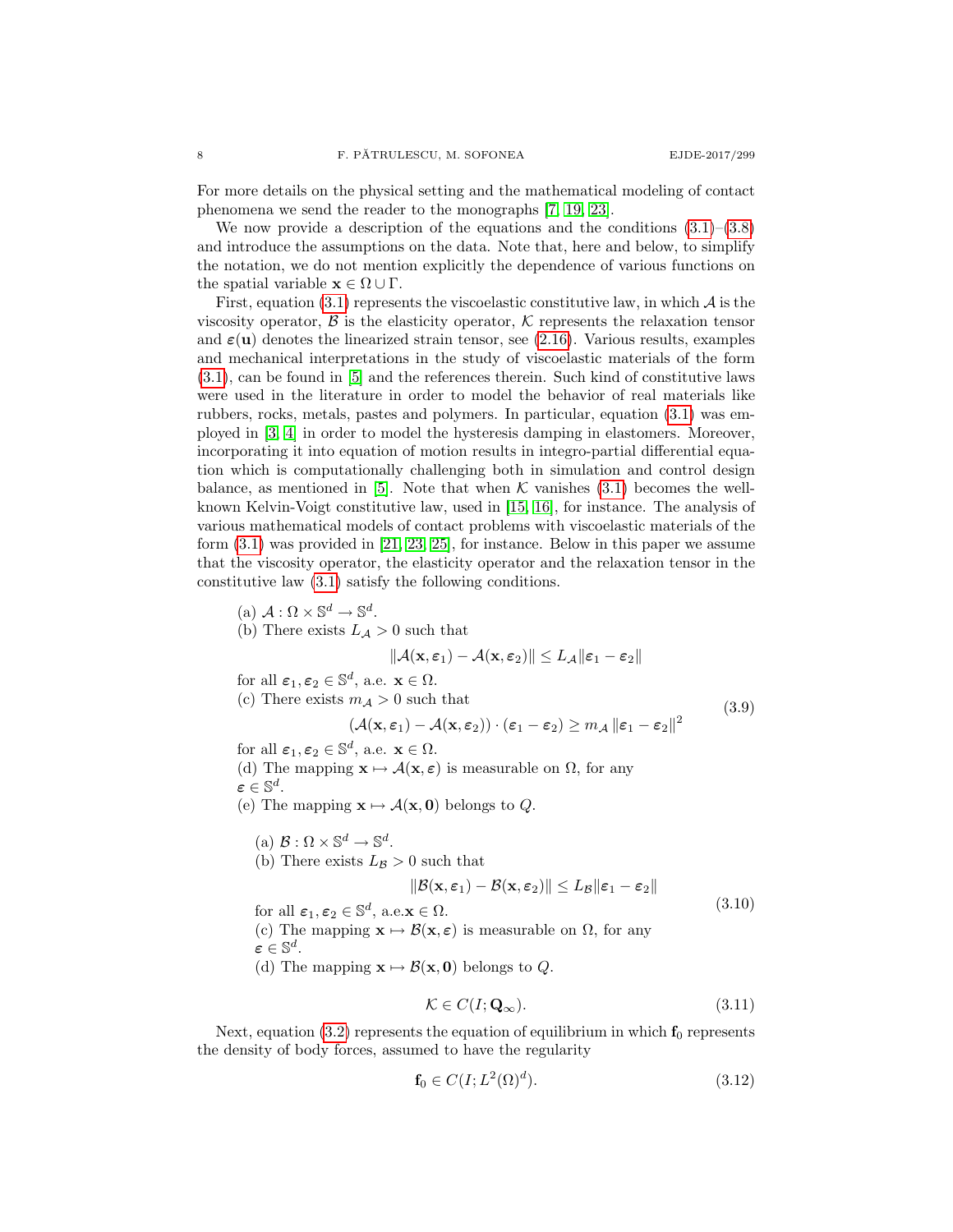We use this equation in the statement of Problem  $P$  since we assume that the mechanical process is quasistatic and, therefore, the inertial terms in the equation of motion are neglected.

Conditions [\(3.3\)](#page-6-5) and [\(3.4\)](#page-6-6) are the displacement and the traction boundary condition, respectively, in which  $f_2$  represents the density of surface tractions, assumed to have the regularity

<span id="page-8-0"></span>
$$
\mathbf{f}_2 \in C(I; L^2(\Gamma_2)^d). \tag{3.13}
$$

These conditions show that the body is held fixed on the part  $\Gamma_1$  on his boundary and is acted upon by time-dependent forces on the part  $\Gamma_2$ .

Condition [\(3.5\)](#page-6-7) is the normal compliance contact condition on  $\Gamma_3$  in which  $\sigma_{\nu}$ denotes the normal stress,  $u_{\nu}$  is the normal displacement and p is a given normal compliance function. This condition models the contact with a deformable foundation. It was first introduced in [\[11\]](#page-15-23) and used in may publications see, e.g., [\[7,](#page-15-17) [19,](#page-15-18) [23\]](#page-15-14) and the references therein. Moreover, the term normal compliance was first used in  $[9, 10]$  $[9, 10]$ . Below in this paper we assume that the function p satisfies the following condition

(a) 
$$
p: \Gamma_3 \times \mathbb{R} \to \mathbb{R}_+.
$$

(b) There exists  $L_p > 0$  such that

$$
|p(\mathbf{x}, r_1) - p(\mathbf{x}, r_2)| \le L_p |r_1 - r_2|
$$

<span id="page-8-1"></span>for all  $r_1, r_2 \in \mathbb{R}$ , a.e.  $\mathbf{x} \in \Gamma_3$ . (c) The mapping  $\mathbf{x} \mapsto p(\mathbf{x}, r)$  is measurable on  $\Gamma_3$  for all  $r \in \mathbb{R}$ . (d)  $p(\mathbf{x}, r) = 0$  for all  $r \leq 0$ , a.e.  $\mathbf{x} \in \Gamma_3$ . (e) There exists  $p^* > 0$  such that  $p(\mathbf{x}, r) \leq p^*$  for all  $r \in \mathbb{R}$ , a.e.  $\mathbf{x} \in \Gamma_3$ . (3.14)

A typical example of such function is

$$
p(\mathbf{x}, r) = \begin{cases} \eta r^+ & \text{if } r < r_0 \\ \eta r_0 & \text{if } r \ge r_0 \end{cases} \tag{3.15}
$$

for all  $\mathbf{x} \in \Gamma_3$ , where  $r^+$  denotes the positive part of  $r, r_0 > 0$  is a given bound and  $\eta > 0$  represents the stiffness coefficient of the foundation.

Condition [\(3.6\)](#page-6-8) represents the rate-and-state friction law, introduced in Section [1.](#page-0-1) It is obtained by using the Coulomb law of dry friction [\(1.1\)](#page-0-0), with the friction bound [\(1.2\)](#page-1-1) in which the coefficient of friction depends on the relative slip rate  $\|\mathbf{u}_\tau\|$ and the internal state variable  $\alpha$ , as shown in [\(1.3\)](#page-1-0). For the coefficient of friction we assume that

(a) 
$$
\mu : \Gamma_3 \times \mathbb{R} \times \mathbb{R} \to \mathbb{R}_+
$$
.

(b) There exists  $L_{\mu} > 0$  such that

$$
|\mu(\cdot, r_1, a_1) - \mu(\cdot, r_2, a_2)| \le L_\mu (|r_1 - r_2| + |a_1 - a_2|)
$$

<span id="page-8-2"></span>for all  $r_1$ ,  $r_2$ ,  $a_1$ ,  $a_2 \in \mathbb{R}$ , a.e.  $\mathbf{x} \in \Gamma_3$ . (c) The mapping  $\mathbf{x} \mapsto \mu(\mathbf{x}, r, a)$  is measurable on  $\Gamma_3$ , for all  $r, a \in \mathbb{R}$ . (d) There exists  $\mu^* > 0$  such that  $\mu(\mathbf{x}, r, a) \leq \mu^*$  for all  $r, a \in \mathbb{R}$ , a.e.  $\mathbf{x} \in \Gamma_3$ .

This assumption shows that  $\mu$  is a Lipschitz continuous function of its arguments, which seems very reasonable in many applications. However, there are cases when

(3.16)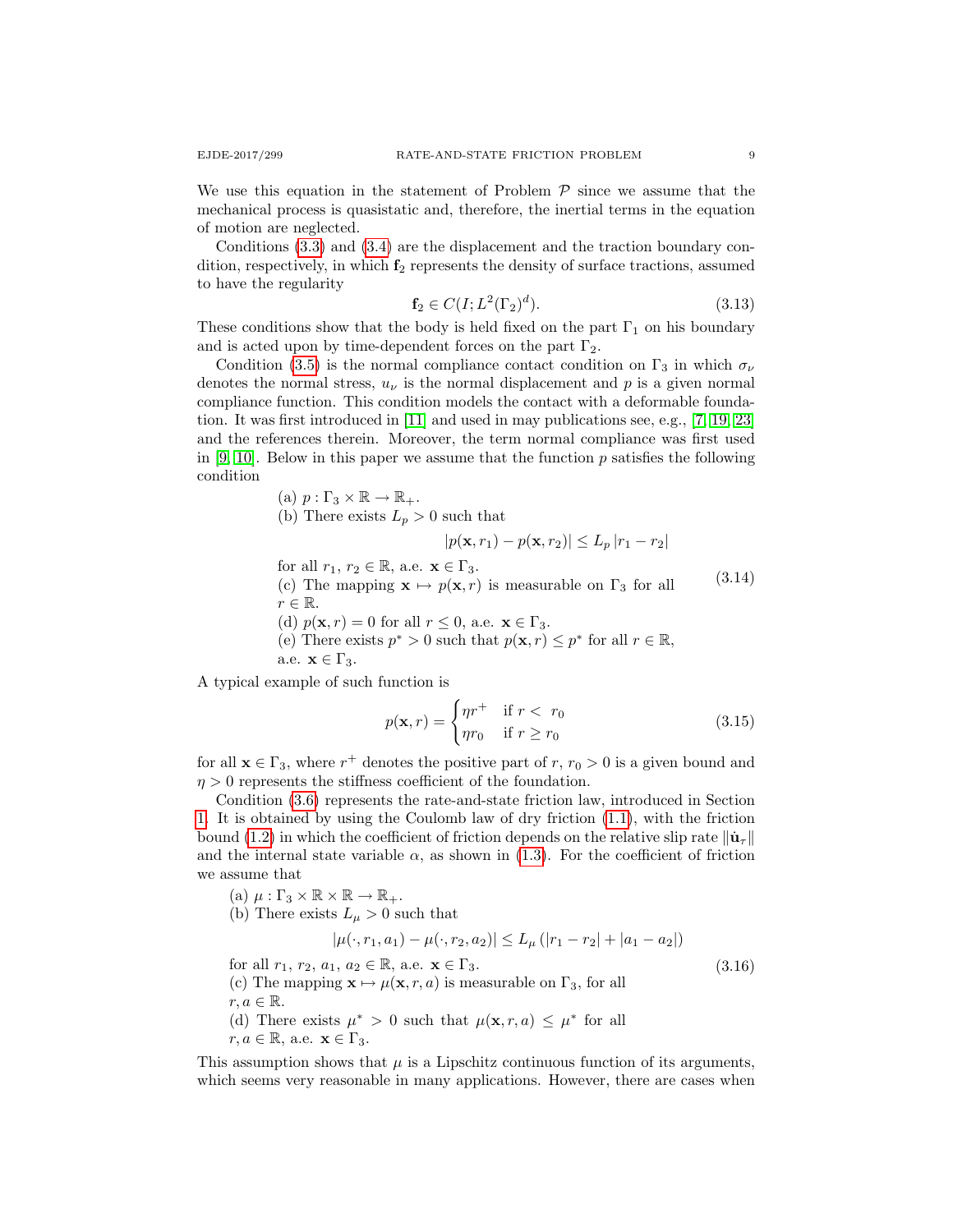the transition from the static to the dynamic value is rather sharp, and a graph may better describe the situation.

Next, [\(3.7\)](#page-6-9) represents the differential equation which describes the evolution of the surface state variable. Here  $G$  is a given function assumed to satisfy

- (a)  $G: \Gamma_3 \times \mathbb{R} \times \mathbb{R} \to \mathbb{R}$ .
- (b) There exists  $L_G > 0$  such that

$$
|G(\mathbf{x}, \alpha_1, r_1) - G(\mathbf{x}, \alpha_2, r_2)| \le L_G(|\alpha_1 - \alpha_2| + |r_1 - r_2|)
$$
  

$$
r_1 \quad r_2 \in \mathbb{R} \quad \text{as } \mathbf{x} \in \Omega
$$
 (3.17)

<span id="page-9-1"></span>for all  $\alpha_1, \alpha_1, r_1, r_2 \in \mathbb{R}$ , a.e.  $\mathbf{x} \in \Omega$ .

(c) The mapping  $\mathbf{x} \mapsto G(\mathbf{x}, \alpha, r)$  is measurable on  $\Omega$ , for all

 $\alpha, r \in \mathbb{R}$ .

(d) The mapping  $\mathbf{x} \mapsto G(\mathbf{x}, 0, 0)$  belongs to  $L^2(\Gamma_3)$ .

Note that condition [\(3.17\)](#page-9-1) is satisfied in the case of the total slip rate friction law [\(1.6\)](#page-2-1) but is not satisfied for the Dietrich-Ruina model, see [\(1.5\)](#page-2-2). Nevertheless, several regularized version of the differential equations [\(1.5\)](#page-2-2) can be considered, in which the corresponding function G satisfies assumption  $(3.17)$ . These regularizations are obtained by truncation, as explained in [\[15\]](#page-15-4).

Finally, [\(3.8\)](#page-6-3) represents the initial conditions in which  $\mathbf{u}_0$  and  $\alpha_0$  denote the initial displacement and the initial surface state variable, respectively, supposed to have the regularity

<span id="page-9-3"></span>
$$
\mathbf{u}_0 \in V, \quad \alpha_0 \in L^2(\Gamma_3). \tag{3.18}
$$

We end this section with the remark that Problem  $P$  represents the classical formulation of the rate-and-state friction problem we consider in this paper. In general, this problem does not have classical solution, i.e., solution which have all the necessary classical derivatives. For this reason, as usual in the analysis of frictional contact problems, there is a need to associate to Problem  $P$  a new problem, the so called variational formulation.

# 4. Variational Formulation

<span id="page-9-0"></span>In this section we derive the variational formulation of Problem  $P$  and state our main existence and uniqueness result, Theorem [4.1.](#page-10-0) To this end, we start by using use the Riesz representation theorem to define the function  $f: I \to V$  by equality

<span id="page-9-2"></span>
$$
(\mathbf{f}(t), \mathbf{v})_V = \int_{\Omega} \mathbf{f}_0(t) \cdot \mathbf{v} \, dx + \int_{\Gamma} \mathbf{f}_2(t) \cdot \mathbf{v} \, da,\tag{4.1}
$$

for all  $\mathbf{v} \in V$  and  $t \in I$ . The regularities [\(3.12\)](#page-7-0), [\(3.13\)](#page-8-0) imply that

<span id="page-9-4"></span>
$$
\mathbf{f} \in C(I;V). \tag{4.2}
$$

Next, we assume  $(\mathbf{u}, \boldsymbol{\sigma}, \alpha)$  are sufficiently regular functions which satisfies [\(3.1\)](#page-6-2)– [\(3.8\)](#page-6-3). Let  $\mathbf{v} \in V$  and  $t \in I$  be given. We use the Green formula [\(2.17\)](#page-6-10) and the equilibrium equation [\(3.2\)](#page-6-4) to deduce that

$$
\int_{\Omega} \sigma(t) \cdot (\varepsilon(\mathbf{v}) - \varepsilon(\dot{\mathbf{u}}(t))) dx
$$
\n
$$
= \int_{\Omega} \mathbf{f}_0(t) \cdot (\mathbf{v} - \dot{\mathbf{u}}(t)) dx + \int_{\Gamma} \sigma(t) \nu \cdot (\mathbf{v} - \dot{\mathbf{u}}(t)) da.
$$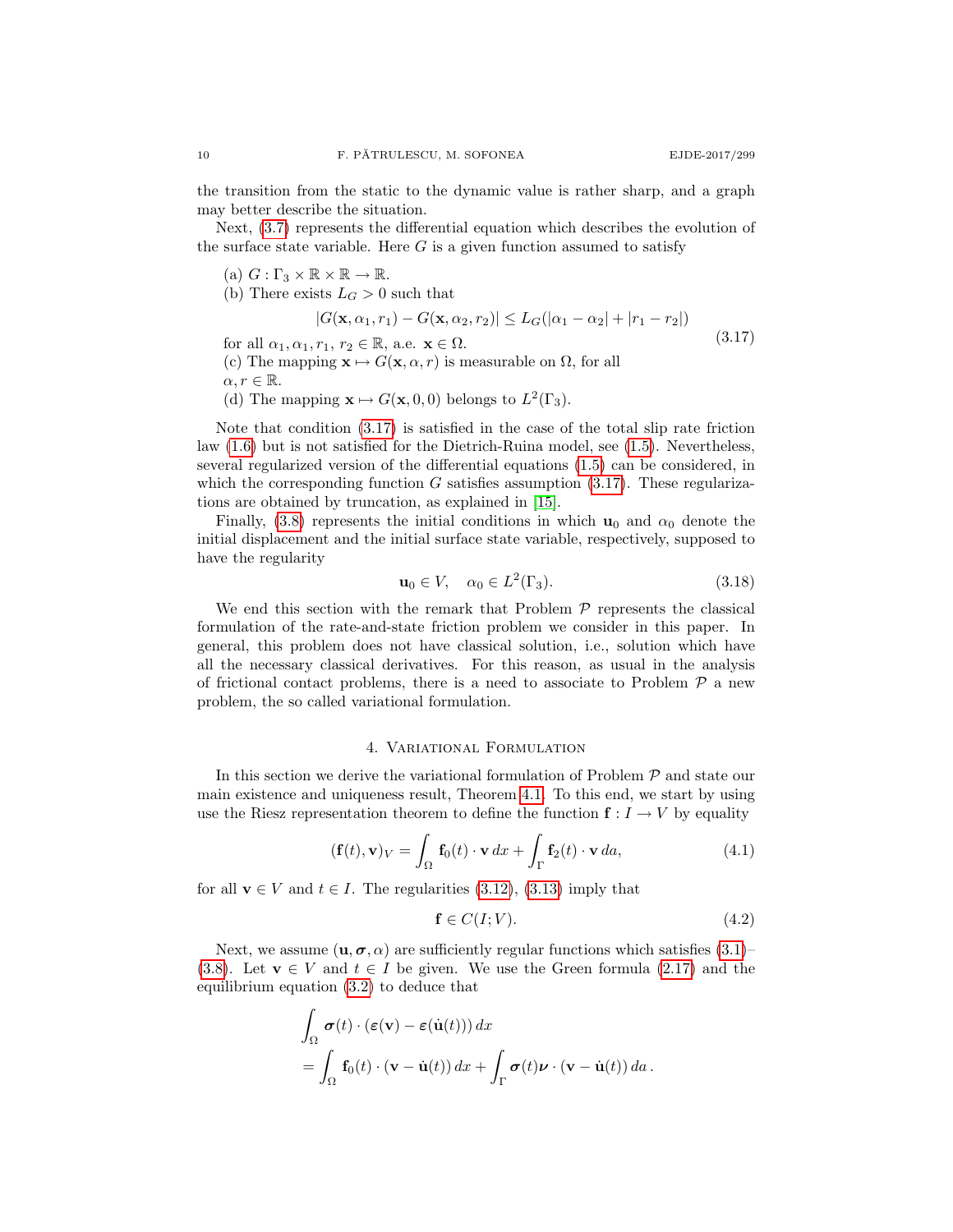on  $\Gamma_1$  and  $\boldsymbol{\sigma}(t)\nu = \mathbf{f}_2(t)$  on  $\Gamma_2$  and definition [\(4.1\)](#page-9-2) to deduce that

<span id="page-10-1"></span>
$$
(\boldsymbol{\sigma}(t), \boldsymbol{\varepsilon}(\mathbf{v}) - \boldsymbol{\varepsilon}(\dot{\mathbf{u}}(t)))_Q = (\mathbf{f}(t), \mathbf{v} - \dot{\mathbf{u}}(t))_V + \int_{\Gamma_3} \boldsymbol{\sigma}(t) \boldsymbol{\nu} \cdot (\mathbf{v} - \dot{\mathbf{u}}(t)) \, da. \tag{4.3}
$$

On the other hand, the boundary conditions [\(3.5\)](#page-6-7), [\(3.6\)](#page-6-8) combined with the positivity of the function  $p$  yield

$$
\sigma_{\nu}(t)(v_{\nu} - \dot{u}_{\nu}(t)) = -p(u_{\nu}(t))(v_{\nu} - \dot{u}_{\nu}(t)),
$$
  

$$
\sigma_{\tau}(t) \cdot (\mathbf{v}_{\tau} - \dot{\mathbf{u}}_{\tau}(t)) \ge \mu(\|\dot{\mathbf{u}}_{\tau}(t)\|; \alpha(t))p(u_{\nu}(t))(\|\dot{\mathbf{u}}_{\tau}(t)\| - \|\mathbf{v}_{\tau}\|)
$$

on  $\Gamma_3$ . Therefore, since

$$
\boldsymbol{\sigma}(t)\boldsymbol{\nu}\cdot(\mathbf{v}-\dot{\mathbf{u}}(t))=\sigma_{\nu}(t)(v_{\nu}-\dot{u}_{\nu}(t))+\boldsymbol{\sigma}_{\tau}(t)\cdot(\mathbf{v}_{\tau}-\dot{\mathbf{u}}_{\tau}(t))\quad\text{on }\Gamma_3,
$$

we deduce that

$$
\int_{\Gamma_3} \sigma(t) \nu \cdot (\mathbf{v} - \dot{\mathbf{u}}(t)) da \ge -\left( p(u_{\nu}(t)), v_{\nu} - \dot{u}_{\nu}(t) \right)_{L^2(\Gamma_3)} \n+ \left( \mu(\|\dot{\mathbf{u}}_{\tau}(t)\|; \alpha(t)) p(u_{\nu}(t)), \|\dot{\mathbf{u}}_{\tau}(t)\| - \|\mathbf{v}_{\tau}\| \right)_{L^2(\Gamma_3)}.
$$

We now combine this inequality with [\(4.3\)](#page-10-1) to obtain

$$
(\boldsymbol{\sigma}(t), \boldsymbol{\varepsilon}(\mathbf{v}) - \boldsymbol{\varepsilon}(\dot{\mathbf{u}}(t)))_Q + \left(p(u_{\nu}(t)), v_{\nu} - \dot{u}_{\nu}(t)\right)_{L^2(\Gamma_3)} + \left(\mu(\|\dot{\mathbf{u}}_{\tau}(t)\|; \alpha(t))p(u_{\nu}(t)), \|\mathbf{v}_{\tau}\| - \|\dot{\mathbf{u}}_{\tau}(t)\|\right)_{L^2(\Gamma_3)} \ge (\mathbf{f}(t), \mathbf{v} - \dot{\mathbf{u}}(t))_V.
$$

Finally, we substitute the constitutive law [\(3.1\)](#page-6-2) in the previous inequality and gather the resulting inequality with the differential equation [\(3.7\)](#page-6-9) and the initial conditions  $(3.8)$  to obtain the following variational formulation of Problem  $P$ .

**Problem**  $\mathcal{P}^V$ . Find a displacement field  $\mathbf{u}: I \to V$  and an surface state variable  $\alpha: I \to L^2(\Gamma_3)$  such that  $\mathbf{u}(0) = \mathbf{u}_0$ ,  $\alpha(0) = \alpha_0$  and, for any  $t \in I$ , the following hold:

$$
(\mathcal{A}\varepsilon(\dot{\mathbf{u}}(t)) + \mathcal{B}\varepsilon(\mathbf{u}(t)) + \int_0^t \mathcal{K}(t - s)\varepsilon(\dot{\mathbf{u}}(s)) ds, \varepsilon(\mathbf{v}) - \varepsilon(\dot{\mathbf{u}}(t)))_Q
$$
  
+ 
$$
\left( p(u_\nu(t)), v_\nu - \dot{u}_\nu(t) \right)_{L^2(\Gamma_3)}
$$
  
+ 
$$
\left( \mu(||\dot{\mathbf{u}}_\tau(t)||; \alpha(t)) p(u_\nu(t)), ||\mathbf{v}_\tau|| - ||\dot{\mathbf{u}}_\tau(t)|| \right)_{L^2(\Gamma_3)}
$$
  

$$
\geq (\mathbf{f}(t), \mathbf{v} - \dot{\mathbf{u}}(t))_V \quad \forall v \in V,
$$
  

$$
\dot{\alpha}(t) = G(\alpha(t), ||\dot{\mathbf{u}}_\tau(t)||).
$$

<span id="page-10-0"></span>Note that Problem  $\mathcal{P}^V$  represents a system which couples a differential equation for the surface state variable with a variational inequality for displacement field. Therefore, following the notion introduced in [\[2\]](#page-14-1), it represents a differential variational inequality. In the study of this problem we have the following existence and uniqueness result.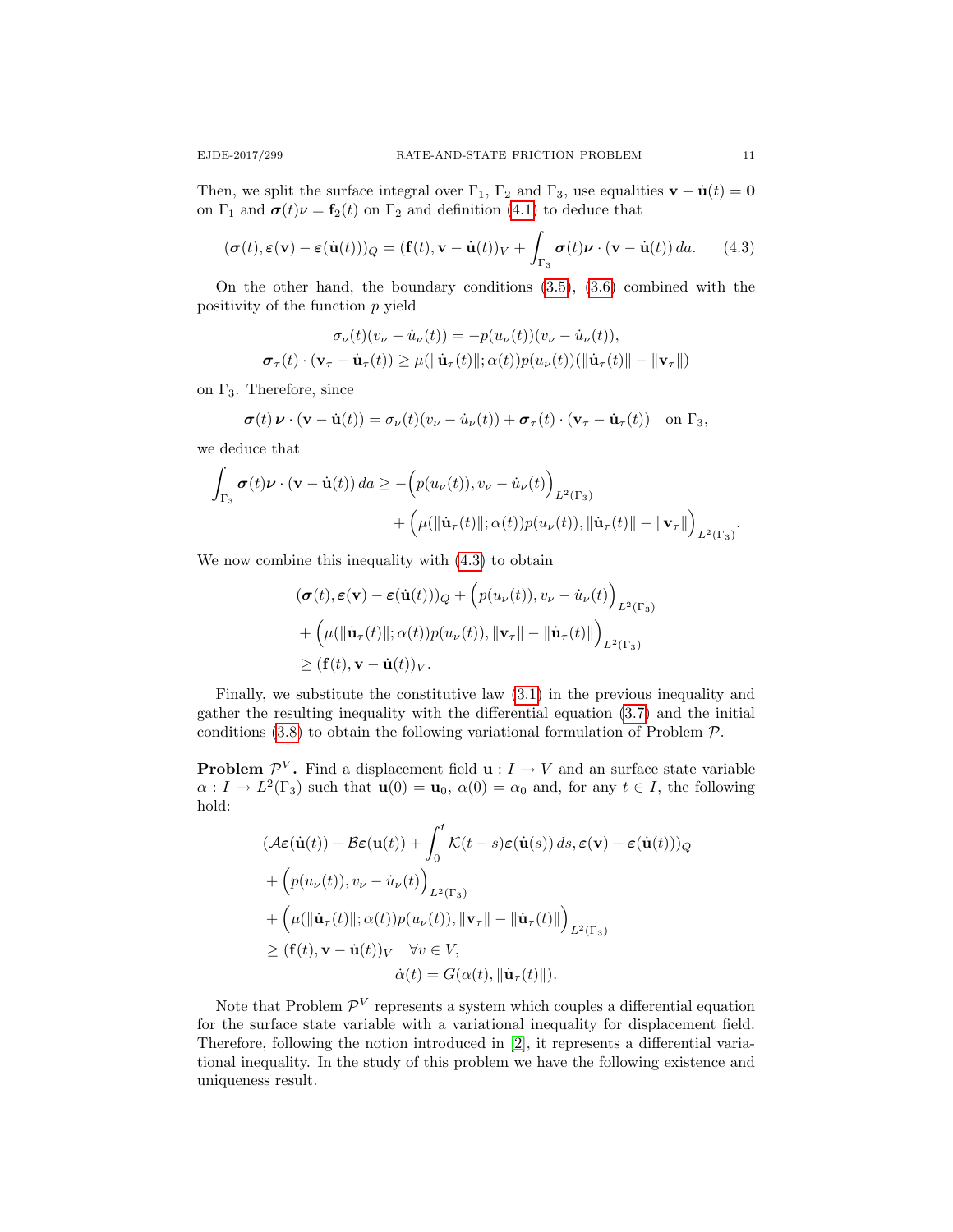**Theorem 4.1.** Assume that  $(3.9)$ – $(3.18)$  hold and, moreover, assume that

<span id="page-11-2"></span>
$$
c_0^2 p^* L_\mu \le m_{\mathcal{A}}.\tag{4.4}
$$

Then, Problem  $\mathcal{P}^V$  has a unique solution with regularity

<span id="page-11-6"></span>
$$
\mathbf{u} \in C^1(I;V), \quad \alpha \in C^1(I;L^2(\Gamma_3)).\tag{4.5}
$$

A solution  $(\mathbf{u}, \alpha)$  of Problem  $\mathcal{P}^V$  is called a weak solution to the contact problem  $P$ . We conclude that Theorem [4.1](#page-10-0) states the unique weak solvability of Problem  $P$ , under the smallness assumption  $(4.4)$  on the normal compliance function and the coefficient of friction.

# 5. Proof of Theorem [4.1](#page-10-0)

<span id="page-11-0"></span>The proof of Theorem [4.1](#page-10-0) is carried out in several steps. Everywhere below we assume that [\(3.9\)](#page-7-1)–[\(3.18\)](#page-9-3) hold and we consider the operator  $S: C(I; V) \to C(I; V)$ defined by

<span id="page-11-5"></span>
$$
\mathcal{S}\mathbf{w}(t) = \int_0^t \mathbf{w}(s) ds + \mathbf{u}_0,
$$
\n(5.1)

for all  $\mathbf{w} \in C(I; V)$  and  $t \in I$ . Note that

<span id="page-11-7"></span>
$$
\|\mathcal{S}\mathbf{w}_1(t) - \mathcal{S}\mathbf{w}_2(t)\|_V \le \int_0^t \|\mathbf{w}_1(s) - \mathbf{w}_2(s)\|_V ds,
$$
 (5.2)

for all  $\mathbf{w}_1, \mathbf{w}_2 \in C(I; V)$  and  $t \in I$ , and, therefore the operator S is a historydependent operator. The first step in the proof of Theorem [4.1](#page-10-0) is the following.

<span id="page-11-1"></span>**Lemma 5.1.** (1) For each function  $\mathbf{w} \in C(I;V)$ , there exists a unique function  $\alpha \in C^1(I; L^2(\Gamma_3))$  such that

$$
\dot{\alpha}(t) = G(\alpha(t), \|\mathbf{w}_{\tau}(t)\|) \quad \forall t \in I,
$$
\n(5.3)

<span id="page-11-4"></span><span id="page-11-3"></span>
$$
\alpha(0) = \alpha_0. \tag{5.4}
$$

(2) There exists a history-dependent operator  $\mathcal{R}_1: C(I;V) \to C(I;L^2(\Gamma_3))$  such that for all functions  $\mathbf{w} \in C(I;V)$  and  $\alpha \in C(I;L^2(\Gamma_3))$ , the following statements are equivalent:

- (a)  $\alpha \in C^1(I; L^2(\Gamma_3))$  and equalities [\(5.3\)](#page-11-3)–[\(5.4\)](#page-11-4) hold;
- (b)  $\alpha(t) = \alpha_0 + \mathcal{R}_1 \mathbf{w}(t)$  for all  $t \in I$ .

*Proof.* Let  $\mathbf{w} \in C(I; V)$ . Then, using assumptions [\(3.17\)](#page-9-1), [\(3.18\)](#page-9-3) it is easy to see that the function  $\alpha$  is a solution to the Cauchy problem [\(5.3\)](#page-11-3)–[\(5.4\)](#page-11-4) with regularity  $\alpha \in C^1(I, L^2(\Gamma_3))$  if and only if  $\alpha \in C(I, L^2(\Gamma_3))$  and

$$
\alpha(t) = \alpha_0 + \int_0^t G(\alpha(s); \|\mathbf{w}_\tau(s)\|) ds.
$$
 (5.5)

Then Lemma [5.1](#page-11-1) is a direct consequence of Theorem [2.2](#page-5-3) applied with  $X = V$ ,  $Y = L^2(\Gamma_3)$  and

$$
A\mathbf{w} \equiv \alpha_0, \quad \mathcal{G}(t, \mathbf{w}, \alpha) = G(\alpha; \|\mathbf{w}_\tau\|), \tag{5.6}
$$

for all  $\mathbf{w} \in V$ ,  $\alpha \in L^2(\Gamma_3)$  and  $t \in I$ .

<span id="page-11-8"></span>We now state the following equivalence result whose proof is a direct consequence of Lemma [5.1](#page-11-1) and definition [\(5.1\)](#page-11-5).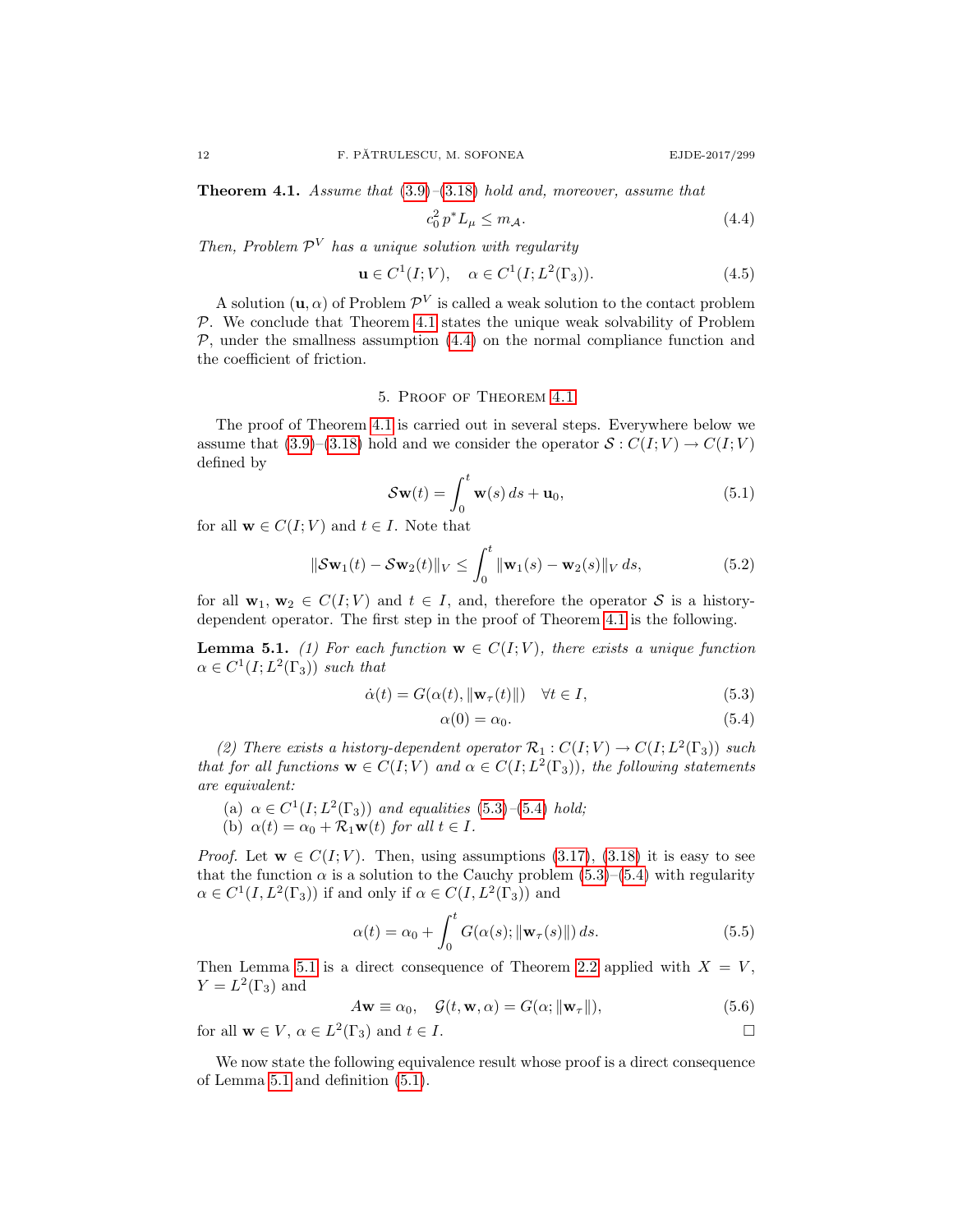**Lemma 5.2.** The couple  $(\mathbf{u}, \alpha)$  is a solution of Problem  $\mathcal{P}^V$  with regularity [\(4.5\)](#page-11-6) if and only if there exists a function  $\mathbf{w} \in C(I; V)$  such that

$$
\mathbf{u}(t) = \mathcal{S}\mathbf{w}(t),\tag{5.7}
$$

$$
\alpha(t) = \alpha_0 + \mathcal{R}_1 \mathbf{w}(t) \tag{5.8}
$$

and, moreover, for all  $t \in I$ , the inequality below holds:

<span id="page-12-0"></span>
$$
(\mathcal{A}\varepsilon(\mathbf{w}(t)) + \mathcal{B}\varepsilon((\mathcal{S}\mathbf{w})(t)) + \int_0^t \mathcal{K}(t - s)\varepsilon(\mathbf{w}(s)) ds, \varepsilon(\mathbf{v}) - \varepsilon(\mathbf{w}(t)))_Q
$$
  
+ 
$$
\left(p((\mathcal{S}\mathbf{w})_{\nu}(t)), v_{\nu} - w_{\nu}(t)\right)_{L^2(\Gamma_3)} + \left(\mu(\|\mathbf{w}_{\tau}(t)\|; \alpha_0 + \mathcal{R}_1 \mathbf{w}(t))p((\mathcal{S}\mathbf{w})_{\nu}(t)), \|\mathbf{v}_{\tau}\| - \|\mathbf{w}_{\tau}(t)\|\right)_{L^2(\Gamma_3)} \geq (\mathbf{f}(t), \mathbf{v} - \mathbf{w}(t))_V \quad \forall v \in V.
$$
 (5.9)

Note that in [\(5.9\)](#page-12-0) and below,  $(\mathcal{S}_{\mathbf{W}})_\nu(t)$  represents the normal component of the element  $(\mathcal{S}\mathbf{w})(t) \in V$ . The next step in the proof of Theorem [4.1](#page-10-0) consists to obtain the unique solvability of the variational inequality [\(5.9\)](#page-12-0) for the velocity field  $\mathbf{w} = \dot{\mathbf{u}}$ . We have the following existence and uniqueness result.

<span id="page-12-6"></span>**Lemma 5.3.** There exists a unique solution  $\bf{w}$  of  $(5.9)$ . Moreover, the solution satisfies

$$
\mathbf{w} \in C(I;V). \tag{5.10}
$$

*Proof.* We consider the product Hilbert space  $\Lambda = L^2(\Gamma_3) \times Q \times L^2(\Gamma_3)$  and the set  $K$  defined by

<span id="page-12-1"></span>
$$
K = \{ z \in L^{2}(\Gamma_{3}) : 0 \le z \le p^{*} \text{ a.e. on } \Gamma_{3} \}. \tag{5.11}
$$

We note that K is a nonempty closed subset of the space  $L^2(\Gamma_3)$  and we denote by  $P_K: L^2(\Gamma_3) \to K$  the projection map on K. Next, we define the operators  $A: V \to V, \mathcal{R}_2: C(I;V) \to C(I;Q), \mathcal{R}_3: C(I;V) \to C(I;L^2(\Gamma_3))$  and  $\mathcal{R}$ :  $C(I; V) \to C(I; \Lambda)$  by equalities

$$
(A\mathbf{u}, \mathbf{v})_V = (\mathcal{A}\boldsymbol{\varepsilon}(\mathbf{u}), \boldsymbol{\varepsilon}(\mathbf{v}))_Q,\tag{5.12}
$$

$$
\mathcal{R}_2 \mathbf{w}(t) = \mathcal{B}\boldsymbol{\varepsilon}(\mathcal{S}\mathbf{w}(t)) + \int_0^t \mathcal{K}(t-s)\boldsymbol{\varepsilon}(\mathbf{w}(s)) ds,
$$
\n(5.13)

<span id="page-12-5"></span><span id="page-12-2"></span>
$$
\mathcal{R}_3\mathbf{w}(t) = p((\mathcal{S}\mathbf{w})_{\nu}(t)),\tag{5.14}
$$

$$
\mathcal{R}\mathbf{w}(t) = (\alpha_0 + \mathcal{R}_1\mathbf{w}(t), \mathcal{R}_2\mathbf{w}(t), \mathcal{R}_3\mathbf{w}(t))
$$
\n(5.15)

for all  $\mathbf{u}, \mathbf{v} \in V$ ,  $\mathbf{w} \in C(I; V)$  where, recall,  $\mathcal{R}_1$  is the operator defined in Lemma [5.1.](#page-11-1) We also define the functional  $\varphi : \Lambda \times V \times V \to \mathbb{R}$  by equality

<span id="page-12-3"></span>
$$
\varphi(\mathbf{\lambda}, \mathbf{w}, \mathbf{v}) = (\mathbf{y}, \varepsilon(\mathbf{v}))_Q + (z, v_\nu)_{L^2(\Gamma_3)} + (\mu(\|\mathbf{w}_\tau\|; x) P_K z, \|\mathbf{v}_\tau\|)_{L^2(\Gamma_3)} \tag{5.16}
$$

for all  $\lambda = (x, y, z) \in \Lambda$  and  $w, v \in V$ . With these data we consider the problem of finding a function  $\mathbf{w}: I \to V$  such that, for all  $t \in I$ , the following inequality holds:

<span id="page-12-4"></span>
$$
(A\mathbf{w}(t), \mathbf{v} - \mathbf{w}(t))_V + \varphi(\mathcal{R}\mathbf{w}(t), \mathbf{w}(t), \mathbf{v}) - \varphi(\mathcal{R}\mathbf{w}(t), \mathbf{w}(t), \mathbf{w}(t))
$$
  
\n
$$
\geq (\mathbf{f}(t), \mathbf{v} - \mathbf{w}(t))_V \quad \forall v \in V.
$$
\n(5.17)

We use the bound [\(3.14\)](#page-8-1) (e) to see that for any function  $\mathbf{w} \in C(I; V)$  we have  $0 \leq p((\mathcal{S}_{\mathbf{W}})_{\nu}(t)) \leq p^*$  a.e. on  $\Gamma_3$  for all  $t \in I$ . Therefore, using definition [\(5.11\)](#page-12-1) of the set K it follows that  $P_Kp((\mathcal{S}\mathbf{w})_\nu(t)) = p((\mathcal{S}\mathbf{w})_\nu(t))$  for all  $t \in I$ . Using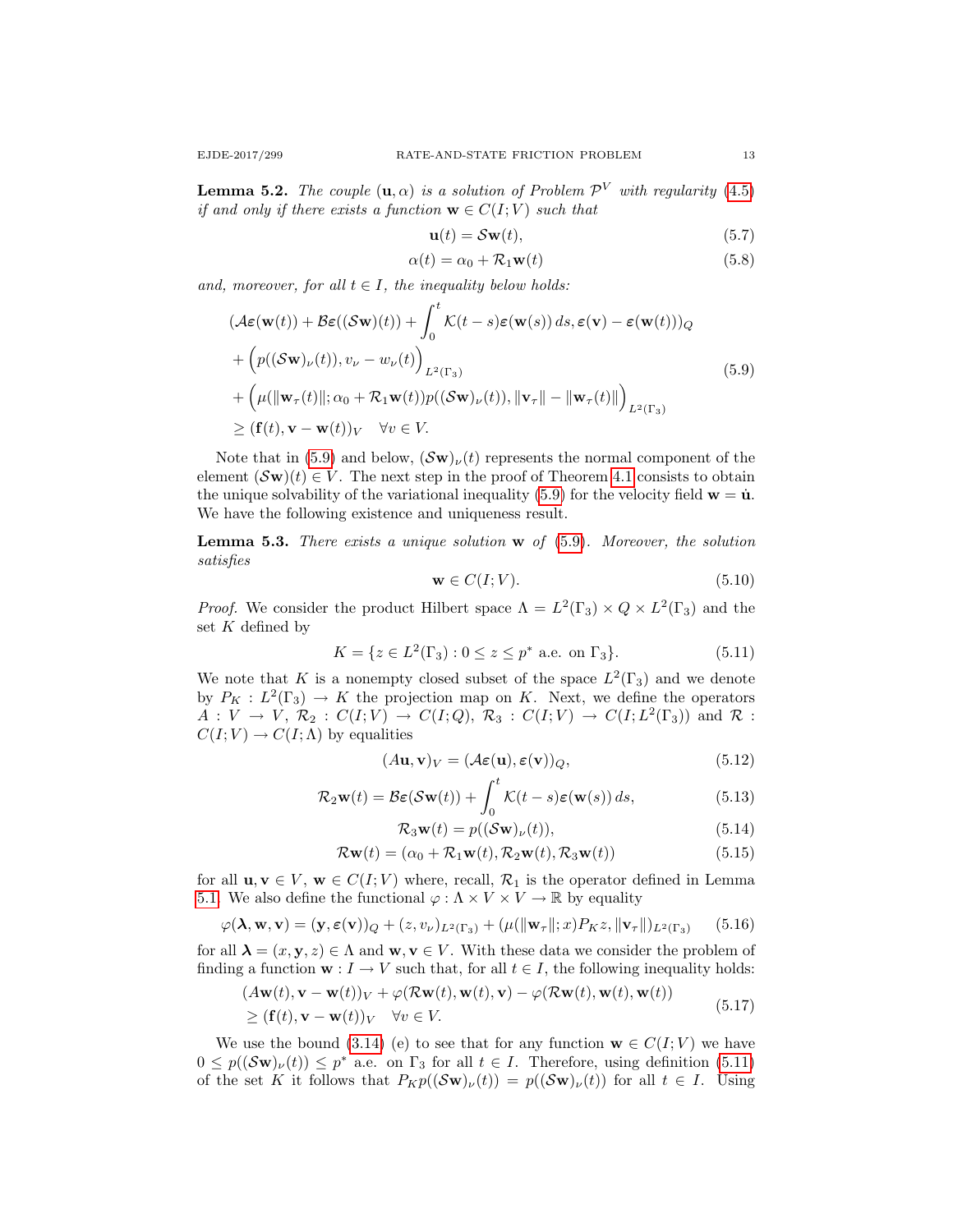this equality and the definitions  $(5.12)$ – $(5.16)$  it is easy to see that a function  $\mathbf{w} \in C(I; V)$  is a solution of [\(5.9\)](#page-12-0) if and only if  $\mathbf{w}$  is a solution of the inequality [\(5.17\)](#page-12-4). For this reason, our aim in what follows is to prove the unique solvability of this problem and, to this end, we check the assumptions of Theorem [2.1](#page-4-4) with  $X = V$  and  $Y = \Lambda$ .

First, we use assumptions  $(3.9)$  to deduce that A satisfies  $(2.5)$  with

<span id="page-13-4"></span>
$$
m_A = m_A \quad \text{and} \quad M_A = L_A. \tag{5.18}
$$

Let  $J \subset I$ ,  $t \in J$  and let  $\mathbf{u}, \mathbf{v} \in C(I; V)$ . Lemma [5.1](#page-11-1) (2) guarantees that  $\mathcal{R}_1$  is a history dependent operator and, therefore, there exists  $L_J^1 > 0$  such that

<span id="page-13-0"></span>
$$
\|\mathcal{R}_1\mathbf{u}(t) - \mathcal{R}_1\mathbf{v}(t)\|_{L^2(\Gamma_3)} \le L_J^1 \int_0^t \|\mathbf{u}(s) - \mathbf{v}(s)\|_V ds.
$$
 (5.19)

On the other hand, definition  $(5.13)$ , assumptions  $(3.10)$ ,  $(3.11)$  and inequalities [\(5.2\)](#page-11-7), [\(2.19\)](#page-6-11) imply that

$$
\|\mathcal{R}_2\mathbf{u}(t) - \mathcal{R}_2\mathbf{v}(t)\|_{Q} \le (L_{\mathcal{B}} + d \max_{r \in J} \|\mathcal{K}(r)\|_{\mathbf{Q}_{\infty}}) \int_0^t \|\mathbf{u}(s) - \mathbf{v}(s)\|_{V} ds. \tag{5.20}
$$

Finally, we use again inequality [\(5.2\)](#page-11-7), assumption [\(3.14\)](#page-8-1) and inequality [\(2.18\)](#page-6-1) to deduce that

<span id="page-13-1"></span>
$$
\|\mathcal{R}_3\mathbf{u}(t) - \mathcal{R}_3\mathbf{v}(t)\|_{L^2(\Gamma_3)} \le c_0 L_p \int_0^t \|\mathbf{u}(s) - \mathbf{v}(s)\|_V ds.
$$
 (5.21)

We now combine inequalities  $(5.19)$ – $(5.21)$  to obtain that

$$
\|\mathcal{R}\mathbf{u}(t) - \mathcal{R}\mathbf{v}(t)\|_{\Lambda}
$$
  
\n
$$
\leq (L_J^1 + L_B + d \max_{r \in J} \|\mathcal{K}(r)\|_{\mathbf{Q}_{\infty}} + c_0 L_p) \int_0^t \|\mathbf{u}(s) - \mathbf{v}(s)\|_V ds
$$
\n(5.22)

which shows that the operator  $\mathcal R$  satisfies condition [\(2.6\)](#page-4-1) with

$$
L_J = L_J^1 + L_B + d \max_{r \in J} \|\mathcal{K}(r)\|_{\mathbf{Q}_{\infty}} + c_0 L_p.
$$

On the other hand, it is easy to see that that the functional  $\varphi$  satisfies condition [\(2.7\)](#page-4-3)(a). To satisfy condition [\(2.7\)](#page-4-3)(b) let  $\lambda_1 = (x_1, y_1, z_1), \lambda_2 = (x_2, y_2, z_2) \in \Lambda$ and  $\mathbf{w}_1, \mathbf{w}_2, \mathbf{v}_1, \mathbf{v}_2 \in V$ . We use definition [\(5.16\)](#page-12-3) to deduce that

<span id="page-13-2"></span>
$$
\varphi(\lambda_1, \mathbf{w}_1, \mathbf{v}_2) - \varphi(\lambda_1, \mathbf{w}_1, \mathbf{v}_1) + \varphi(\lambda_2, \mathbf{w}_2, \mathbf{v}_1) - \varphi(\lambda_2, \mathbf{w}_2, \mathbf{v}_2)
$$
  
=  $(\mathbf{y}_1 - \mathbf{y}_2, \varepsilon(\mathbf{v}_2) - \varepsilon(\mathbf{v}_1))_Q + (z_1 - z_2, v_{2\nu} - v_{1\nu})_{L^2(\Gamma_3)}$   
+  $\left(\mu(\|\mathbf{w}_{1\tau}\|; x_1) P_K z_1 - \mu(\|\mathbf{w}_{2\tau}\|; x_2) P_K z_2, \|\mathbf{v}_{2\tau}\| - \|\mathbf{v}_{1\tau}\|\right)_{L^2(\Gamma_3)}$  (5.23)

Next, using the definition of the norm in the product space  $\Lambda$  and the trace inequality [\(2.18\)](#page-6-1), it is easy to see that

$$
(\mathbf{y}_1 - \mathbf{y}_2, \boldsymbol{\varepsilon}(\mathbf{v}_2) - \boldsymbol{\varepsilon}(\mathbf{v}_1))_Q \le ||\boldsymbol{\lambda}_1 - \boldsymbol{\lambda}_2||_\Lambda ||\mathbf{v}_1 - \mathbf{v}_2||_V, \tag{5.24}
$$

$$
(z_1 - z_2, v_{2\nu} - v_{1\nu})_{L^2(\Gamma_3)} \le c_0 \|\boldsymbol{\lambda}_1 - \boldsymbol{\lambda}_2\|_{\Lambda} \|\mathbf{v}_1 - \mathbf{v}_2\|_{V}. \tag{5.25}
$$

We denote

<span id="page-13-3"></span>
$$
\mu(\|\mathbf{w}_{1\tau}\|;x_1)=\mu_1, \quad \mu(\|\mathbf{w}_{2\tau}\|;x_2)=\mu_2.
$$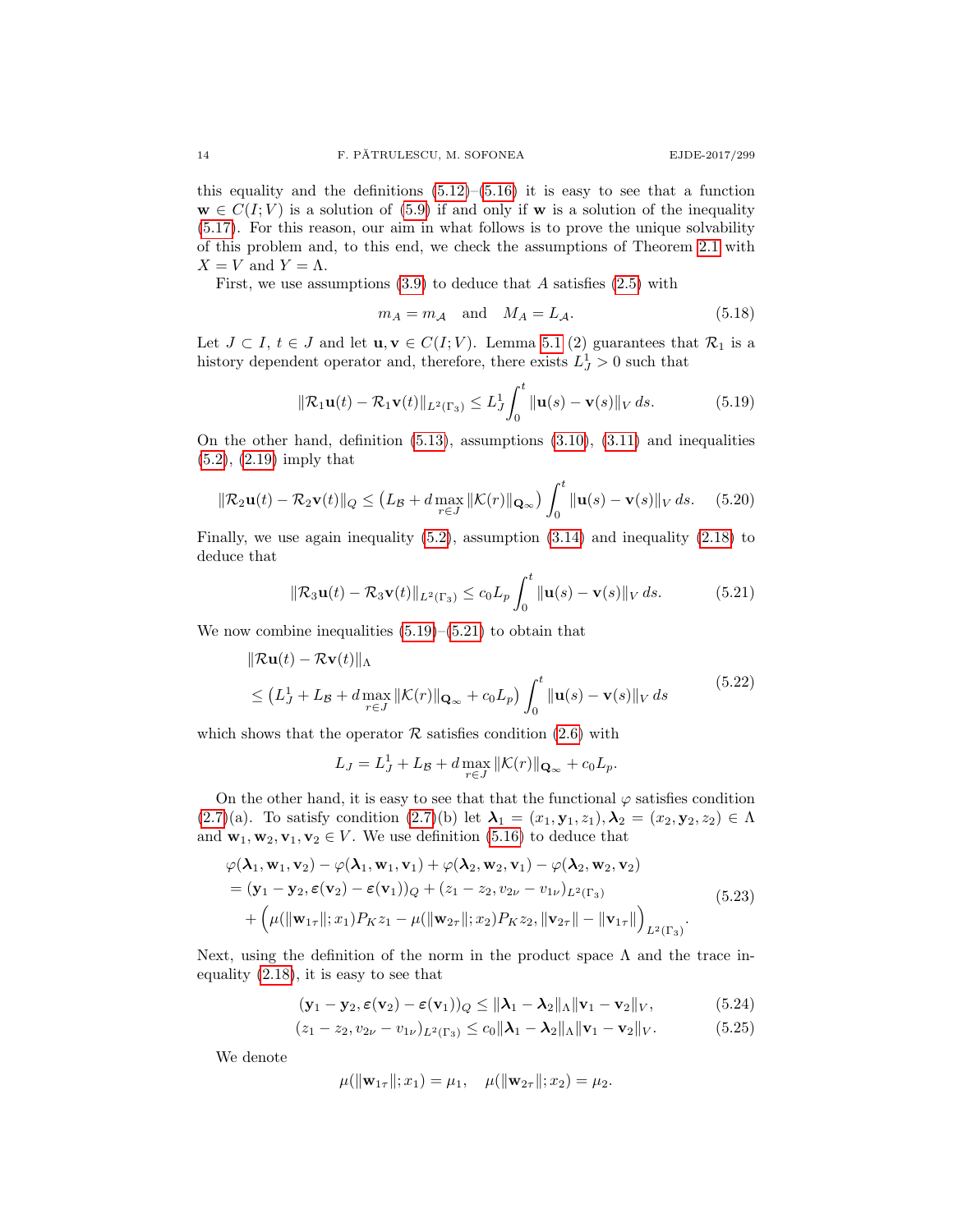Then, using inequalities  $|\mu_1| \leq \mu^*$ ,  $0 \leq P_K z_2 \leq p^*$  a.e. on  $\Gamma_3$ , guaranteed by  $(3.16)(d)$  $(3.16)(d)$  and  $(5.11)$ , respectively, combined with the nonexpansivity of the projection map and assumption  $(3.16)(b)$ , it is easy to see that

$$
\left(\mu(\|\mathbf{w}_{1\tau}\|;x_1)P_Kz_1 - \mu(\|\mathbf{w}_{2\tau}\|;x_2)P_Kz_2, \|\mathbf{v}_{2\tau}\| - \|\mathbf{v}_{1\tau}\| \right)_{L^2(\Gamma_3)} \n= (\mu_1(P_Kz_1 - P_Kz_2), \|\mathbf{v}_{2\tau}\| - \|\mathbf{v}_{1\tau}\|)_{L^2(\Gamma_3)} \n+ ((\mu_1 - \mu_2)P_Kz_2, \|\mathbf{v}_{2\tau}\| - \|\mathbf{v}_{1\tau}\|)_{L^2(\Gamma_3)} \n\leq \mu^* (|P_Kz_1 - P_Kz_2|, \|\mathbf{v}_1 - \mathbf{v}_2\|)_{L^2(\Gamma_3)} \n+ p^* (|\mu_1 - \mu_2|, \|\mathbf{v}_1 - \mathbf{v}_2\|)_{L^2(\Gamma_3)} \n\leq \mu^* \|P_Kz_1 - P_Kz_2\|_{L^2(\Gamma_3)} \|\mathbf{v}_1 - \mathbf{v}_2\|_{L^2(\Gamma_3)^d} \n+ p^*L_\mu (\|\mathbf{w}_1 - \mathbf{w}_2\| + |x_1 - x_2|, \|\mathbf{v}_1 - \mathbf{v}_2\|)_{L^2(\Gamma_3)} \n\leq \mu^* \|z_1 - z_2\|_{L^2(\Gamma_3)} \|\mathbf{v}_1 - \mathbf{v}_2\|_{L^2(\Gamma_3)^d} \n+ p^*L_\mu (\|\mathbf{w}_1 - \mathbf{w}_2\|_{L^2(\Gamma_3)^d} + \|x_1 - x_2\|_{L^2(\Gamma_3)}) \|\mathbf{v}_1 - \mathbf{v}_2\|_{L^2(\Gamma_3)^d}.
$$

Therefore, using again the definition of the norm in the product space  $\Lambda$  and the trace inequality [\(2.18\)](#page-6-1) yields

<span id="page-14-2"></span>
$$
\left(\mu(\|\mathbf{w}_{1\tau}\|;x_1)P_Kz_1 - \mu(\|\mathbf{w}_{2\tau}\|;x_2)P_Kz_2, \|\mathbf{v}_{2\tau}\| - \|\mathbf{v}_{1\tau}\|\right)_{L^2(\Gamma_3)}\leq c_0\mu^* \|\mathbf{\lambda}_1 - \mathbf{\lambda}_2\|_{\Lambda} \|\mathbf{v}_1 - \mathbf{v}_2\|_{V} + c_0^2 p^* L_{\mu} \|\mathbf{w}_1 - \mathbf{w}_2\|_{V} \|\mathbf{v}_1 - \mathbf{v}_2\|_{V} + c_0 p^* L_{\mu} \|\mathbf{\lambda}_1 - \mathbf{\lambda}_2\|_{\Lambda} \|\mathbf{v}_1 - \mathbf{v}_2\|_{V}.
$$
\n(5.26)

We now combine equality  $(5.23)$  with inequalities  $(5.24)$ – $(5.26)$  to find that

$$
\varphi(\lambda_1, \mathbf{w}_1, \mathbf{v}_2) - \varphi(\lambda_1, \mathbf{w}_1, \mathbf{v}_1) + \varphi(\lambda_2, \mathbf{w}_2, \mathbf{v}_1) - \varphi(\lambda_2, \mathbf{w}_2, \mathbf{v}_2)
$$
  
\n
$$
\leq (1 + c_0 + c_0 \mu^* + c_0 p^* L_\mu) \|\lambda_1 - \lambda_2\|_{\Lambda} \|\mathbf{v}_1 - \mathbf{v}_2\|_V
$$
  
\n
$$
+ c_0^2 p^* L_\mu \|\mathbf{w}_1 - \mathbf{w}_2\|_V \|\mathbf{v}_1 - \mathbf{v}_2\|_V.
$$
\n(5.27)

This inequality shows that the functional  $\varphi$  satisfies condition [\(2.7\)](#page-4-3)(b) with

<span id="page-14-3"></span>
$$
c_1 = 1 + c_0 + c_0 \mu^* + c_0 p^* L_\mu
$$
 and  $c_2 = c_0^2 p^* L_\mu.$  (5.28)

Therefore, it follows from  $(5.18)$ ,  $(5.28)$  and  $(4.4)$  that the smallness condition  $(2.9)$ holds. Finally, taking into account the regularity  $(4.2)$  we find that  $(2.8)$  holds, too. We are now in a position to apply Theorem [2.1](#page-4-4) and we deduce in this way that inequality [\(5.17\)](#page-12-4) has a unique solution  $\mathbf{w} \in C(I; V)$ , which completes the proof.  $\Box$ 

We now have all the ingredients to provide the proof of Theorem [4.1.](#page-10-0)

*Proof of Theorem [4.1.](#page-10-0)* Let w denote the unique solution of inequality [\(5.9\)](#page-12-0) ob-tained in Lemma [5.3](#page-12-6) and let  $\mathbf{u} = \mathcal{S}\mathbf{w}$ ,  $\alpha = \alpha_0 + \mathcal{R}_1\mathbf{w}$ . Then, Lemma [5.2](#page-11-8) implies that  $(\mathbf{u}, \alpha)$  is a solution of Problem  $\mathcal{P}^V$ . This proves the existence part of the theorem. The uniqueness of the solution is now a consequence of the unique solvability of the variational inequality [\(5.9\)](#page-12-0), guaranteed by Lemma [5.3,](#page-12-6) combined with the equivalence result in Lemma [5.2.](#page-11-8)

### **REFERENCES**

- <span id="page-14-0"></span>[1] A. Amassad, M. Shillor, M. Sofonea; A quasistatic contact problem with slip dependent coefficient of friction, Math. Meth. Appl. Sci., 22 (1999), pp. 267–284.
- <span id="page-14-1"></span>[2] J. P. Aubin, A. Cellina; Differential Inclusions, Springer-Verlag, New York, 1984.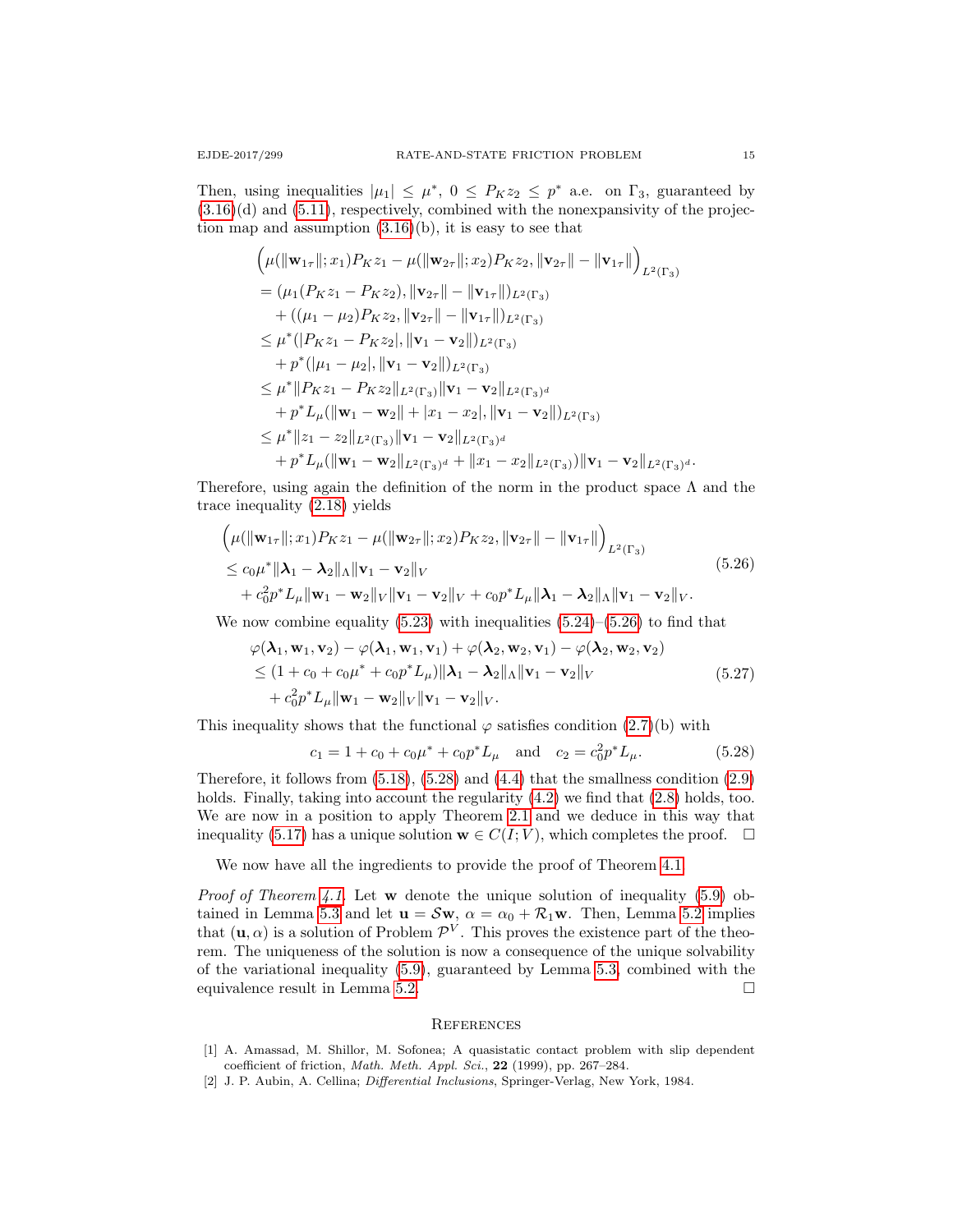- <span id="page-15-20"></span>[3] H. T. Banks, G. A. Pinter, L. K. Potter, B. C. Munoz, L. C. Yanyo; Estimation and control related issues in smart material structure and fluids, Optimization Techniques and Applications, L. Caccetta et al., Eds., Curtain University Press 1998, pp. 19–34.
- <span id="page-15-21"></span>[4] H. T. Banks, G. A. Pinter, L. K. Potter, J. M. Gaitens, L.C. Yanyo; Modeling of quasistatic and dynamic load responses of filled viesoelastic materials, Chapter 11 in Mathematical Modeling : Case Studies from Industry, E. Cumberbatch and A. Fitt, Eds., Cambridge University Press, 2011, pp. 229–252.
- <span id="page-15-19"></span>[5] H. T. Banks, S. Hu, Z. R. Kenz; A brief review of elasticity and viscoelasticity for solids, Adv. Appl. Math. Mech., 3 (2011), pp. 1–51.
- <span id="page-15-9"></span>[6] W. R. Bielski, J. J. Telega; Modelling contact problems with friction in fault mechanics, J. Theor. Appl. Mech., 39 (2001), pp. 475–505.
- <span id="page-15-17"></span>[7] W. Han, M. Sofonea; Quasistatic Contact Problems in Viscoelasticity and Viscoplasticity, Studies in Advanced Mathematics 30, American Mathematical Society, Providence, RI– International Press, Somerville, MA, 2002.
- <span id="page-15-10"></span>[8] I. R. Ionescu, J.-C. Paumier; On the contact problem with slip dependent friction in elastodynamics, Eur. J. Mech. A Solids, 13 (1994), pp. 555–568.
- <span id="page-15-24"></span>[9] A. Klarbring, A. Mikelič, M. Shillor; Frictional contact problems with normal compliance, Int. J. Engrg. Sci., 26 (1988), pp. 811-832.
- <span id="page-15-25"></span>[10] A. Klarbring, A. Mikelič, M. Shillor; On friction problems with normal compliance, Nonlinear Anal., 13 (1989), pp. 935-955.
- <span id="page-15-23"></span>[11] J. T. Oden, J. A. C. Martins; Models and computational methods for dynamic friction phenomena, Comput. Methods Appl. Mech. Engrq., 52 (1985), pp. 527–634.
- <span id="page-15-11"></span>[12] J.-C. Paumier, Y. Renard; Existence et unicité pour le frottement élastodynamique avec perturbation par 'inertie de surface'; C. R. Acad. Sci. Paris, 330 (2000) Serie I, 1-4.
- <span id="page-15-12"></span>[13] J.-C. Paumier, Y. Renard; Surface perturbation of an elastodynamic contact problem with friction, European J. Appl. Math., 14 (2003), pp. 465–483.
- <span id="page-15-8"></span>[14] G. J. Perrin, J. R. Rice, G. Zheng; Self-healing slip pulse on a frictional surface, J. Mech. Phys. Solids, 43 (1995), pp. 1461–1495.
- <span id="page-15-4"></span>[15] E. Pipping; Dynamic problems of rate-and-state friction in viscoelasticity, Ph.D. Thesis, 2014, Institute of Mathematics, Departament of Mathematics and Computer Science, Freie Universität Berlin.
- <span id="page-15-5"></span>[16] E. Pipping; Existence of long-time solutions to dynamic problems of viscoelasticity with rate-and-state friction problems, arXiv:1703.04289, 2017.
- <span id="page-15-6"></span>[17] E. Pipping, R. Kornhuber, M. Roseanu, O. Onken; On the efficient and relaible numerical solution of rate-and-state friction problems, Geophysical Journal International, 204 (2016), pp. 1858-1866.
- <span id="page-15-0"></span>[18] E. Rabinowiz; Friction and Wear of Materials, (2nd ed.) Wiley, New York, 1995.
- <span id="page-15-18"></span>[19] M. Shillor, M. Sofonea, J.J. Telega; Models and Analysis of Quasistatic Contact, Lecture Notes in Physics 655, Springer, Berlin, 2004.
- <span id="page-15-7"></span>C. H. Scholtz; Earthquakes and friction law, Nature, 391 (1998), pp. 37-48.
- <span id="page-15-22"></span>[21] M. Sofonea, A. Farcas; Analysis of a history-dependent frictional contact problem, Appl. Anal., 93 (2014), pp. 428-444.
- <span id="page-15-13"></span>[22] M. Sofonea, A. Matei; History-dependent quasivariational inequalities arising in Contact Mechanics, European J. Appl. Math., 22 (2011), pp. 471–491.
- <span id="page-15-14"></span>[23] M. Sofonea, S. Migórski; Variational-Hemivariational Inequalities with Applications, Pure and Applied Mathematics, Chapman & Hall/CRC Press, Boca Raton-London, 2018.
- <span id="page-15-16"></span>[24] M. Sofonea, F. Pătrulescu, A. Ramadan; A mixed variational formulation of a contact problem with wear, Acta. Appl. Math. (2017), https://doi.org/10.1007/s10440-017-0123-4, to appear.
- <span id="page-15-15"></span>[25] M. Sofonea, Y. Xiao; Fully history-dependent quasivariational inequalities in contact mechanics, Appl. Anal., 95 (2016), pp. 2464–2484.
- <span id="page-15-1"></span>[26] J. J. Telega; Topics on unilateral contact problems of elasticity and inelasticity, in Nonsmooth Mechanics and Applications, J. J. Moreau and P. D. Panagiotoupolos (Eds.), Springer, Vienna, 1988, pp. 340–461.
- <span id="page-15-2"></span>[27] W. R. D. Wilson, T.-C. Hsu, X.-B. Huang; A realistic friction model of sheet metal forming processes, J. Eng. Ind., 117 (1995), pp. 202–209.
- <span id="page-15-3"></span>[28] W. R. D. Wilson; Modeling friction in sheet-metal forming simulation, in The Integration of Materials, Processes and Product Design, Zabaras et al. (Eds.), Balkema, Rotterdam, 1999, pp. 139–147.